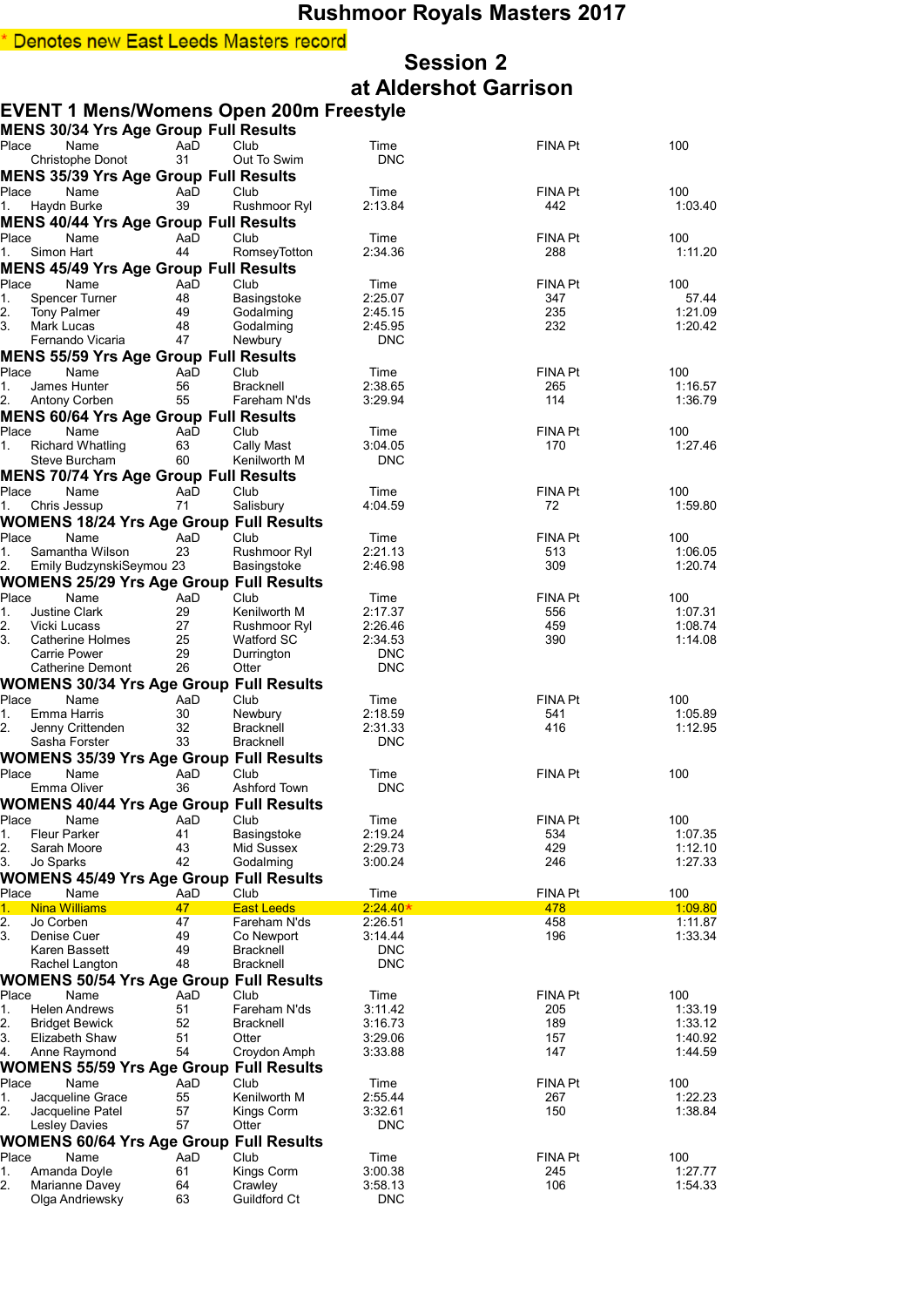|                                    | WOMENS 65/69 Yrs Age Group Full Results              |           |                                          |                       |                       |                    |
|------------------------------------|------------------------------------------------------|-----------|------------------------------------------|-----------------------|-----------------------|--------------------|
| Place<br>1.                        | Name<br>Alison Gwynn                                 | AaD<br>69 | Club<br>Mid Sussex                       | Time<br>3:06.87       | <b>FINA Pt</b><br>220 | 100<br>1:30.54     |
| 2.<br>Liz Neale                    |                                                      | 65        | South Beds                               | 3:41.82               | 132                   | 1:46.00            |
| Sue Haigh                          |                                                      | 65        | Tiverton                                 | <b>DNC</b>            |                       |                    |
|                                    | <b>WOMENS 70/74 Yrs Age Group Full Results</b>       |           |                                          |                       |                       |                    |
| Place                              | Name<br>Rose Dudeney                                 | AaD<br>70 | Club<br>Mid Sussex                       | Time<br>3:23.62       | <b>FINA Pt</b><br>170 | 100                |
| 1.<br>2.                           | Barbara Legg                                         | 74        | Banbury                                  | 4:03.66               | 99                    | 1:39.02<br>1:53.88 |
|                                    | <b>WOMENS 75/79 Yrs Age Group Full Results</b>       |           |                                          |                       |                       |                    |
| Place                              | Name                                                 | AaD       | Club                                     | Time                  | <b>FINA Pt</b>        | 100                |
| 1.                                 | Ann Webster                                          | 75        | <b>Bracknell</b>                         | 3:44.31               | 127                   | 1:50.22            |
|                                    |                                                      |           | EVENT 2 Womens Open 100m Backstroke      |                       |                       |                    |
|                                    | 25/29 Yrs Age Group Full Results                     |           |                                          |                       |                       |                    |
| Place<br>1.                        | Name<br>Hannah Loughlin                              | AaD<br>29 | Club<br>Teddington                       | Time<br>1:14.07       | <b>FINA Pt</b><br>483 |                    |
| 2.<br>Vicki Lucass                 |                                                      | 27        | Rushmoor Ryl                             | 1:23.05               | 342                   |                    |
| 3.                                 | Gemma Singleton                                      | 26        | Bracknell                                | 1:23.99               | 331                   |                    |
|                                    | 35/39 Yrs Age Group Full Results                     |           |                                          |                       |                       |                    |
| Place                              | Name<br>Lizzie Godfrey                               | AaD<br>38 | Club<br>Basingstoke                      | Time<br><b>DNC</b>    | <b>FINA Pt</b>        |                    |
|                                    | 45/49 Yrs Age Group Full Results                     |           |                                          |                       |                       |                    |
| Place                              | Name                                                 | AaD       | Club                                     | Time                  | <b>FINA Pt</b>        |                    |
| Jo Corben<br>1.                    |                                                      | 47        | Fareham N'ds                             | 1:09.29               | 590                   |                    |
|                                    | Rachel Langton<br>50/54 Yrs Age Group Full Results   | 48        | <b>Bracknell</b>                         | <b>DNC</b>            |                       |                    |
| Place                              | Name                                                 | AaD       | Club                                     | Time                  | <b>FINA Pt</b>        |                    |
| 1.                                 | Lynda Coggins                                        | 53        | Guildford Ct                             | 1:20.15               | 381                   |                    |
| 2.                                 | Jane Tongmuan                                        | 50        | Rushmoor Ryl                             | 1:29.99               | 269                   |                    |
| Place                              | 55/59 Yrs Age Group Full Results                     |           |                                          |                       |                       |                    |
| 1.                                 | Name<br>Jacqueline Grace                             | AaD<br>55 | Club<br>Kenilworth M                     | Time<br>1:18.88       | <b>FINA Pt</b><br>400 |                    |
| 2.                                 | Helen KulaPrzezwanski                                | 58        | Gloucester M                             | 1:22.69               | 347                   |                    |
| 3.                                 | Lynda Callaway                                       | 55        | <b>Bracknell</b>                         | 1:42.78               | 180                   |                    |
| 4.                                 | Jacqueline Patel<br>60/64 Yrs Age Group Full Results | 57        | Kings Corm                               | 2:20.86               | 70                    |                    |
| Place                              | Name                                                 | AaD       | Club                                     | Time                  | <b>FINA Pt</b>        |                    |
| 1.                                 | Kathy Bidnall                                        | 62        | Mid Sussex                               | 1:30.93               | 261                   |                    |
| 2.                                 | Marianne Davey                                       | 64        | Crawley                                  | 1:49.12               | 151                   |                    |
| Place                              | 65/69 Yrs Age Group Full Results<br>Name             | AaD       | Club                                     | Time                  | FINA Pt               |                    |
| 1.                                 | Susan Cummings                                       | 66        | Banbury                                  | 1:43.79               | 175                   |                    |
|                                    | 70/74 Yrs Age Group Full Results                     |           |                                          |                       |                       |                    |
| Place                              | Name                                                 | AaD       | Club                                     | Time                  | <b>FINA Pt</b>        |                    |
| Helen Trippe                       |                                                      | 71        | Winchester                               | DQ T                  |                       |                    |
|                                    |                                                      |           | <b>EVENT 3 Mens Open 100m Backstroke</b> |                       |                       |                    |
| Place                              | 35/39 Yrs Age Group Full Results<br>Name             | AaD       | Club                                     | Time                  | <b>FINA Pt</b>        |                    |
| <b>Phil Pratt</b><br>1.            |                                                      | 36        | <b>East Leeds</b>                        | 1:03.05               | 559                   |                    |
|                                    | 40/44 Yrs Age Group Full Results                     |           |                                          |                       |                       |                    |
| Place                              | Name                                                 | AaD       | Club                                     | Time                  | <b>FINA Pt</b>        |                    |
| Jamie Millar<br>1.<br>Darren Prior |                                                      | 42<br>42  | Littleh'pton<br>Littleh'pton             | 1:18.57<br><b>DNC</b> | 288                   |                    |
|                                    | 45/49 Yrs Age Group Full Results                     |           |                                          |                       |                       |                    |
| Place                              | Name                                                 | AaD       | Club                                     | Time                  | <b>FINA Pt</b>        |                    |
| 1.                                 | Roger Randall                                        | 46        | <b>Barnet Copt</b>                       | 1:24.74               | 230                   |                    |
| 2.                                 | Gavin Watson<br>50/54 Yrs Age Group Full Results     | 46        | Rushmoor Ryl                             | 1:53.33               | 96                    |                    |
| Place                              | Name                                                 | AaD       | Club                                     | Time                  | <b>FINA Pt</b>        |                    |
| Neil Holmes<br>1.                  |                                                      | 53        | <b>Bracknell</b>                         | 1:17.14               | 305                   |                    |
| 2.                                 | William Long                                         | 50        | Beacon                                   | 1:37.34               | 151                   |                    |
| Place                              | 55/59 Yrs Age Group Full Results<br>Name             | AaD       | Club                                     | Time                  | <b>FINA Pt</b>        |                    |
| 1.                                 | Alec Johnson                                         | 55        | <b>Trafford Met</b>                      | 1:07.93               | 447                   |                    |
| 2.<br><b>Terry Wright</b>          |                                                      | 56        | <b>Bracknell</b>                         | 1:28.78               | 200                   |                    |
| <b>Tony Price</b>                  |                                                      | 59        | <b>RTW Masters</b>                       | <b>DNC</b>            |                       |                    |
| Place                              | 60/64 Yrs Age Group Full Results<br>Name             | AaD       | Club                                     | Time                  | <b>FINA Pt</b>        |                    |
| 1.                                 | Steve Burcham                                        | 60        | Kenilworth M                             | 1:11.20               | 388                   |                    |
| 2.<br><b>Trevor Clark</b>          |                                                      | 63        | Kenilworth M                             | 1:17.35               | 302                   |                    |
| 3.                                 | <b>Richard Whatling</b>                              | 63        | Cally Mast                               | 1:42.24               | 131                   |                    |
| Place                              | 70/74 Yrs Age Group Full Results<br>Name             | AaD       | Club                                     | Time                  | <b>FINA Pt</b>        |                    |
| 1.                                 | Malcom Munro                                         | 70        | <b>Barnes SC</b>                         | 1:30.64               | 188                   |                    |
| 2.                                 | Roger Billing                                        | 74        | Guildford Ct                             | 1:30.96               | 186                   |                    |
|                                    | 80/84 Yrs Age Group Full Results                     |           |                                          |                       |                       |                    |
| Place                              | Name<br><b>Anthony Gimson</b>                        | AaD<br>80 | Club<br>Mid Sussex                       | Time<br>1:53.10       | <b>FINA Pt</b><br>96  |                    |
|                                    |                                                      |           | EVENT 4 Womens Open 100m Breaststroke    |                       |                       |                    |
|                                    |                                                      |           |                                          |                       |                       |                    |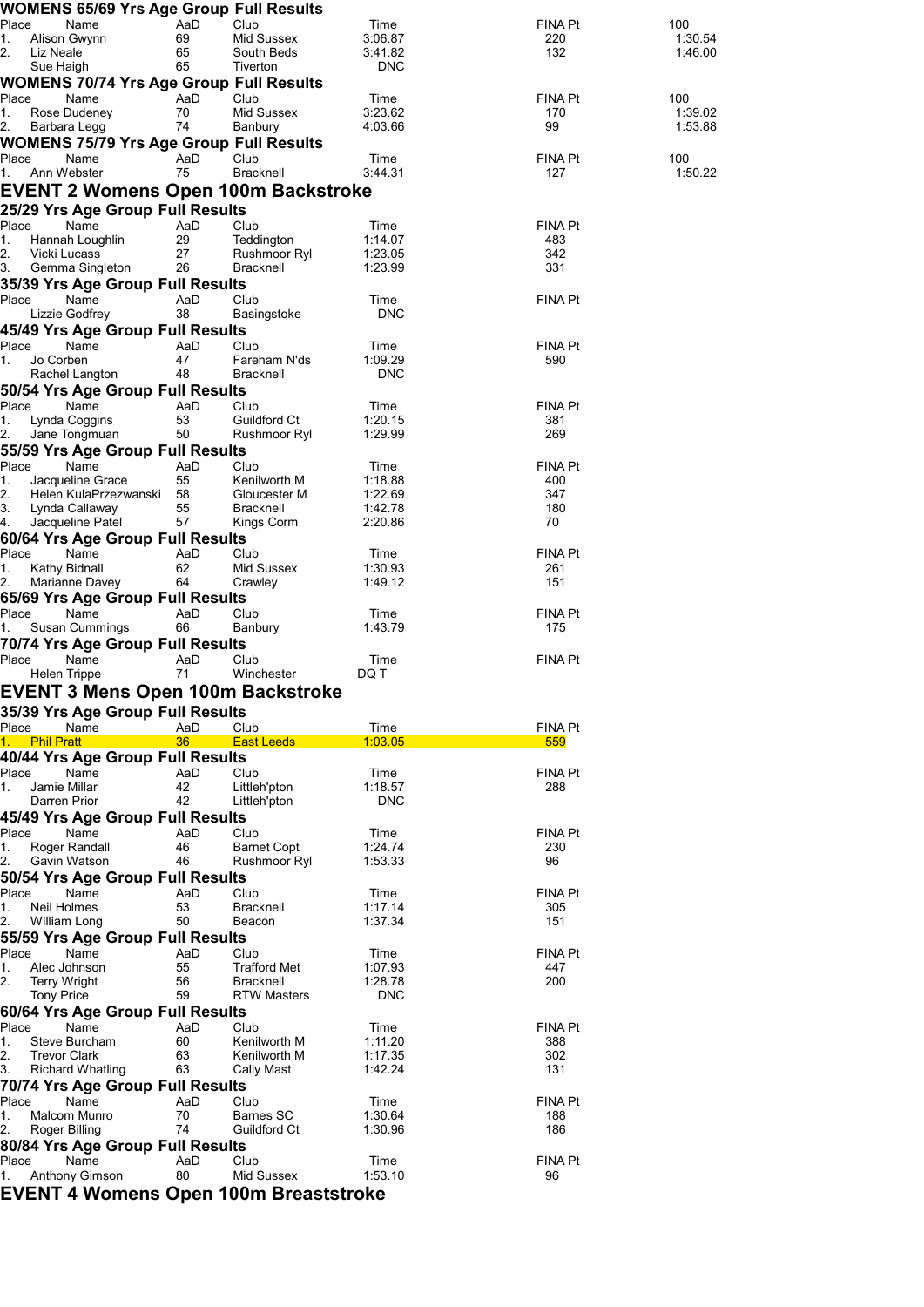|                         |                                     | 18/24 Yrs Age Group Full Results         |           |                                     |                          |                       |
|-------------------------|-------------------------------------|------------------------------------------|-----------|-------------------------------------|--------------------------|-----------------------|
| Place                   |                                     | Name                                     | AaD       | Club                                | Time                     | FINA Pt               |
|                         | Megan White                         |                                          | 23        | Godalming                           | <b>DNC</b>               |                       |
| Place                   |                                     | 25/29 Yrs Age Group Full Results<br>Name | AaD       | Club                                | Time                     | FINA Pt               |
| 1.                      |                                     | Catherine Holmes                         | 25        | Watford SC                          | 1.27.36                  | 399                   |
|                         | <b>Emily Herbert</b>                |                                          | 26        | Newbury                             | <b>DNC</b>               |                       |
| Place                   |                                     | 30/34 Yrs Age Group Full Results<br>Name | AaD       | Club                                | Time                     | <b>FINA Pt</b>        |
| 1.                      | Gina Heyn                           |                                          | 33        | Teddington                          | 1:13.99                  | 657                   |
| 2.                      |                                     | Jenny Crittenden                         | 32        | <b>Bracknell</b>                    | 1:28.75                  | 381                   |
| 3.<br>4.                | Teresa Szul                         | Joanne Blount                            | 32<br>31  | Swindon Dolp                        | 1:33.29<br>1:39.14       | 328<br>273            |
| 5.                      |                                     | Katherine Hodkinson                      | 33        | Rushmoor Ryl<br>Newbury             | 1:47.13                  | 216                   |
|                         |                                     | 35/39 Yrs Age Group Full Results         |           |                                     |                          |                       |
| Place                   |                                     | Name                                     | AaD       | Club                                | Time                     | <b>FINA Pt</b>        |
| 1.                      |                                     | Natasha Morgan                           | 35        | Southwark                           | 1:25.24                  | 430                   |
| Place                   |                                     | 40/44 Yrs Age Group Full Results<br>Name | AaD       | Club                                | Time                     | <b>FINA Pt</b>        |
| 1.                      |                                     | Helen BarnbyPorritt                      | 44        | Banbury                             | 1:53.79                  | 180                   |
|                         |                                     | 45/49 Yrs Age Group Full Results         |           |                                     |                          |                       |
| Place                   |                                     | Name                                     | AaD       | Club                                | Time                     | <b>FINA Pt</b>        |
| 1.<br>2.                | Karen Leftley<br>Claire Tagg        |                                          | 47<br>48  | <b>Bracknell</b><br>Fareham N'ds    | 1:29.66<br>1:36.13       | 369<br>299            |
| 3.                      |                                     | Donna Trotman                            | 46        | Beacon                              | 1:48.41                  | 209                   |
| 4.                      |                                     | Alison Heasman                           | 47        | <b>Black Lion</b>                   | 1:48.50                  | 208                   |
| Place                   |                                     | 50/54 Yrs Age Group Full Results<br>Name | AaD       | Club                                | Time                     | <b>FINA Pt</b>        |
| 1.                      | <b>Allie Price</b>                  |                                          | 52        | <b>Cardiff Mast</b>                 | 1:29.00                  | 377                   |
| 2.                      |                                     | Lynda Coggins                            | 53        | Guildford Ct                        | 1:31.29                  | 350                   |
| 3.<br>4.                | Linda Foster                        | Elizabeth Shaw                           | 51<br>50  | Otter<br><b>Bracknell</b>           | 1:36.88<br>1:41.02       | 293<br>258            |
|                         |                                     | 55/59 Yrs Age Group Full Results         |           |                                     |                          |                       |
| Place                   |                                     | Name                                     | AaD       | Club                                | Time                     | <b>FINA Pt</b>        |
|                         |                                     | <b>Lesley Davies</b>                     | 57        | Otter                               | <b>DNC</b>               |                       |
|                         |                                     | 70/74 Yrs Age Group Full Results         |           |                                     |                          |                       |
| Place<br>1.             | Diane Ford                          | Name                                     | AaD<br>74 | Club<br>Rushmoor Ryl                | Time<br>1:47.77          | <b>FINA Pt</b><br>212 |
| 2.                      | Barbara Legg                        |                                          | 74        | Banbury                             | 2:09.10                  | 123                   |
|                         |                                     | Rose Dudeney                             | 70        | Mid Sussex                          | <b>DNC</b>               |                       |
|                         |                                     | 75/79 Yrs Age Group Full Results         |           |                                     |                          |                       |
|                         |                                     |                                          |           |                                     |                          |                       |
| Place<br>1.             |                                     | Name<br><b>Muriel Hitchcock</b>          | AaD<br>79 | Club                                | Time<br>2:16.02          | FINA Pt<br>105        |
|                         |                                     | 85/89 Yrs Age Group Full Results         |           | Spencer                             |                          |                       |
| Place                   |                                     | Name                                     | AaD       | Club                                | Time                     | FINA Pt               |
| 1.                      | Jane Asher                          |                                          | 86        | Kings Corm                          | 2:16.05                  | 105                   |
|                         |                                     |                                          |           | EVENT 5 Mens Open 100m Breaststroke |                          |                       |
|                         |                                     | 25/29 Yrs Age Group Full Results         |           |                                     |                          |                       |
| Place                   |                                     | Name<br>Andrew Benson                    | AaD<br>28 | Club<br>Out To Swim                 | Time<br>DQ T 2L          | FINA Pt               |
|                         |                                     | 30/34 Yrs Age Group Full Results         |           |                                     |                          |                       |
| Place                   |                                     | Name                                     | AaD       | Club                                | Time                     | FINA Pt               |
| 1.                      | <b>Ryan Steward</b>                 |                                          | 30        | <b>Bicester</b>                     | 1:14.60                  | 468                   |
|                         | Carl Webster                        |                                          | 31        | Rushmoor Ryl                        | <b>DNC</b>               |                       |
| Place                   |                                     | 35/39 Yrs Age Group Full Results<br>Name | AaD       | Club                                | Time                     | <b>FINA Pt</b>        |
| 1.                      | David Ebanks                        |                                          | 35        | Romford Town                        | 1:10.59                  | 552                   |
| 2.                      | Haydn Burke                         |                                          | 39        | Rushmoor Ryl                        | 1:23.17                  | 337                   |
| Place                   |                                     | 40/44 Yrs Age Group Full Results<br>Name | AaD       | Club                                | Time                     | FINA Pt               |
| 1.                      | Gary Wraight                        |                                          | 40        | Romford Town                        | 1:22.10                  | 351                   |
| 2.                      | James Colvin                        |                                          | 41        | NottmLeander                        | 1:23.39                  | 335                   |
| 3.<br>4.                | Adam Freer                          | Michael Jones                            | 44<br>40  | Rushmoor Ryl<br>Barnet Copt         | 1:23.86<br>1:27.83       | 329<br>286            |
| 5.                      | Simon Hart                          |                                          | 44        | RomseyTotton                        | 1:34.23                  | 232                   |
|                         | Darren Prior                        |                                          | 42        | Littleh'pton                        | <b>DNC</b>               |                       |
| Place                   |                                     | 45/49 Yrs Age Group Full Results<br>Name | AaD       | Club                                | Time                     | FINA Pt               |
| 1.                      |                                     | Maurizio Pistocco                        | 48        | Out To Swim                         | 1:40.33                  | 192                   |
|                         |                                     | Aaron Robertson                          | 47        | Farnham                             | <b>DNC</b>               |                       |
|                         | Luca Milana<br>Lee Burnham          |                                          | 45<br>49  | Spencer<br>Rushmoor Ryl             | <b>DNC</b><br><b>DNC</b> |                       |
|                         | Neil Mitchell                       |                                          | 47        | Basingstoke                         | <b>DNC</b>               |                       |
|                         |                                     | 50/54 Yrs Age Group Full Results         |           |                                     |                          |                       |
| Place                   |                                     | Name                                     | AaD       | Club                                | Time                     | FINA Pt               |
| 1.                      | Mike Prime                          |                                          | 50        | <b>RTW Masters</b>                  | 1:25.33                  | 312                   |
|                         |                                     | 55/59 Yrs Age Group Full Results<br>Name | AaD       | Club                                | Time                     | <b>FINA Pt</b>        |
|                         | Dave Milburn                        |                                          | 55        | Newbury                             | 1:14.04                  | 478                   |
|                         | David Bryant<br><b>Terry Wright</b> |                                          | 56<br>56  | Guildford Ct<br><b>Bracknell</b>    | 1:16.79<br>1:35.07       | 429<br>226            |
| Place<br>1.<br>2.<br>3. | Neil Deighton<br>Philip Holme       |                                          | 58<br>58  | Rushmoor Ryl<br><b>Barnet Copt</b>  | <b>DNC</b><br><b>DNC</b> |                       |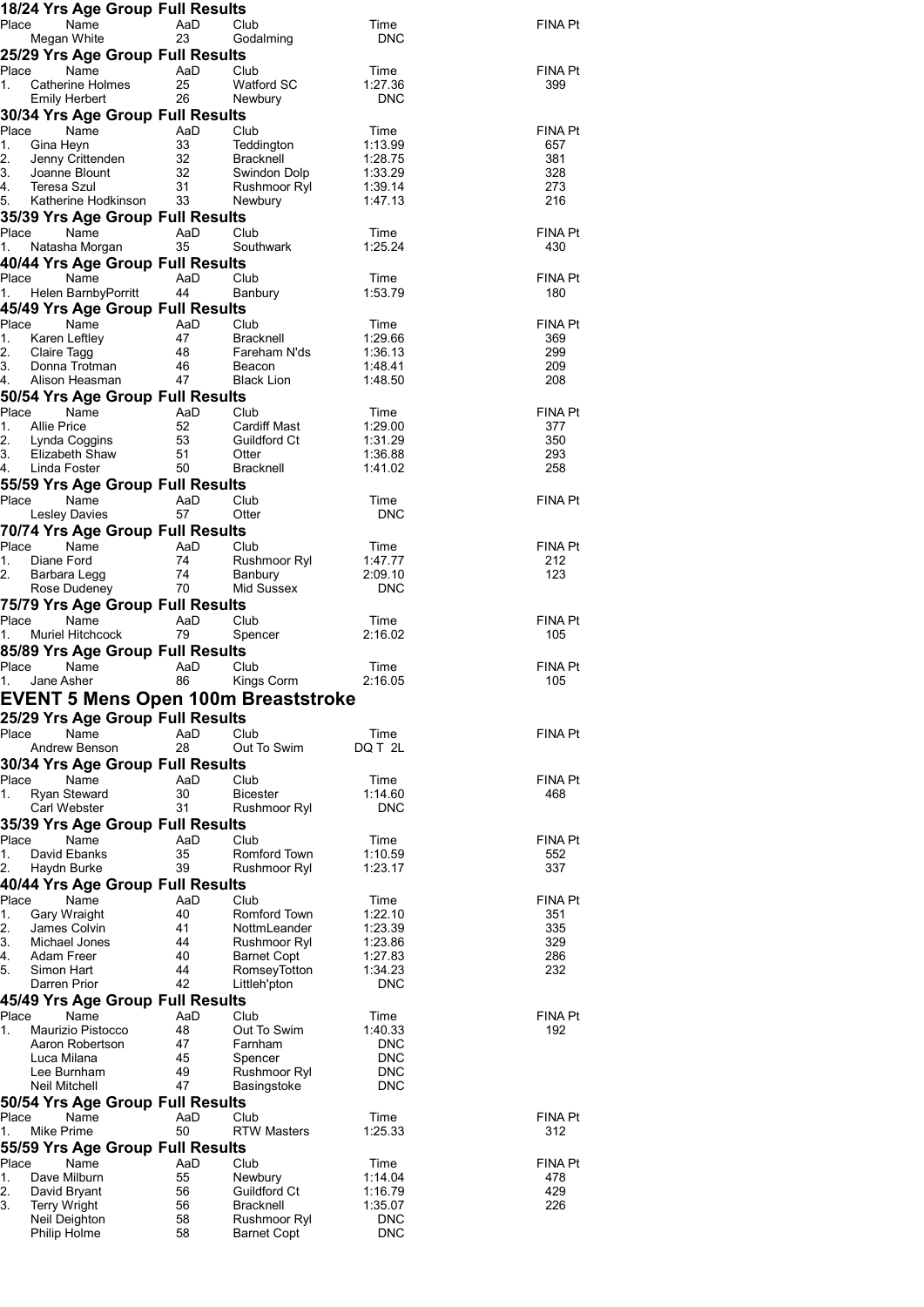|             |                                        | 75/79 Yrs Age Group Full Results |           |                                           |                       |                |
|-------------|----------------------------------------|----------------------------------|-----------|-------------------------------------------|-----------------------|----------------|
| Place<br>1. | Name<br>Tony Hayward                   |                                  | AaD<br>76 | Club<br>Spencer                           | Time<br>2:15.54       | FINA Pt<br>78  |
| 2.          | Peter Harding                          |                                  | 79        | <b>Truro City</b>                         | 2:17.17               | 75             |
|             |                                        |                                  |           | EVENT 6 Womens Open 100m Butterfly        |                       |                |
|             |                                        | 18/24 Yrs Age Group Full Results |           |                                           |                       |                |
| Place       | Name                                   |                                  | AaD       | Club                                      | Time                  | FINA Pt        |
|             | Rebecca Hopper                         |                                  | 22        | Hemel Hemp                                | <b>DNC</b>            |                |
| Place       |                                        | 25/29 Yrs Age Group Full Results |           |                                           |                       |                |
| 1.          | Name<br><b>Justine Clark</b>           |                                  | AaD<br>29 | Club<br>Kenilworth M                      | Time<br>1:10.95       | FINA Pt<br>482 |
| 2.          | Hannah Loughlin                        |                                  | 29        | Teddington                                | 1:13.28               | 437            |
|             | April Richards                         |                                  | 25        | Cranleigh                                 | <b>DNC</b>            |                |
|             | Catherine Demont                       |                                  | 26        | Otter                                     | <b>DNC</b>            |                |
| Place       | Name                                   | 35/39 Yrs Age Group Full Results | AaD       | Club                                      | Time                  | FINA Pt        |
| 1.          | Kelli Jannaway                         |                                  | 36        | Newbury                                   | 1:14.39               | 418            |
|             | Emma Page                              |                                  | 36        | RomseyTotton                              | <b>DNC</b>            |                |
|             |                                        | 40/44 Yrs Age Group Full Results |           |                                           |                       |                |
| Place<br>1. | Name<br>Sarah Moore                    |                                  | AaD       | Club                                      | Time                  | FINA Pt        |
| 2.          | Jo Sparks                              |                                  | 43<br>42  | Mid Sussex<br>Godalming                   | 1:16.49<br>1:39.37    | 384<br>175     |
|             |                                        | 45/49 Yrs Age Group Full Results |           |                                           |                       |                |
|             | Place Name                             |                                  | AaD       | Club                                      | Time                  | FINA Pt        |
| 1.          | <b>Philippa Rickard</b>                |                                  | 46        | <b>East Leeds</b>                         | 1:12.39               | 454            |
| 2.          | Jeanne Petit<br>Catherine Shearn       |                                  | 47<br>48  | Chesham<br><b>Bracknell</b>               | 1:15.66<br><b>DNC</b> | 397            |
|             | Karen Bassett                          |                                  | 49        | Bracknell                                 | <b>DNC</b>            |                |
|             |                                        | 55/59 Yrs Age Group Full Results |           |                                           |                       |                |
| Place       | Name                                   |                                  | AaD       | Club                                      | Time                  | FINA Pt        |
| 1.          | Jacqueline Patel                       |                                  | 57        | Kings Corm                                | 2:17.99               | 65             |
|             |                                        |                                  |           | EVENT 7 Mens Open 100m Butterfly          |                       |                |
|             |                                        | 18/24 Yrs Age Group Full Results |           |                                           |                       |                |
| Place       | Name<br>Michael Procter                |                                  | AaD<br>24 | Club<br><b>Bicester</b>                   | Time<br><b>DNC</b>    | FINA Pt        |
|             |                                        | 25/29 Yrs Age Group Full Results |           |                                           |                       |                |
| Place       | Name                                   |                                  | AaD       | Club                                      | Time                  | FINA Pt        |
| 1.          | Fraser Peh                             |                                  | 27        | Otter                                     | 59.80                 | 578            |
|             |                                        | 30/34 Yrs Age Group Full Results |           |                                           |                       |                |
| Place<br>1. | Name<br>Alexander Thibault             |                                  | AaD<br>33 | Club<br>Otter                             | Time<br>1:07.60       | FINA Pt<br>400 |
|             | Oliver Espinasse                       |                                  | 33        | Basingstoke                               | <b>DNC</b>            |                |
|             |                                        | 35/39 Yrs Age Group Full Results |           |                                           |                       |                |
| Place       | Name                                   |                                  | AaD       | Club                                      | Time                  | FINA Pt        |
| 1.          | James Mactavish                        |                                  | 35        | Co South'ton                              | 1:13.15<br>DQ SA 2L   | 315            |
|             | Ludovic Hardy                          | 45/49 Yrs Age Group Full Results | 35        | Teddington                                |                       |                |
| Place       | Name                                   |                                  | AaD       | Club                                      | Time                  | FINA Pt        |
| 1.          | Fernando Vicaria                       |                                  | 47        | Newbury                                   | 1:11.46               | 338            |
| 2.          | Mark Lucas                             |                                  | 48        | Godalming                                 | 1:27.32               | 185            |
| 3.          | <b>Tony Palmer</b>                     | 50/54 Yrs Age Group Full Results | 49        | Godalming                                 | 1:31.03               | 163            |
| Place       | Name                                   |                                  | AaD       | Club                                      | Time                  | FINA Pt        |
| 1.          | Mike Hodgson                           |                                  | 50        | Guildford Ct                              | 1:01.92               | 520            |
| 2.          | Clive Benson                           |                                  | 54        | Hart                                      | 1:07.05               | 410            |
|             | Mike Prime                             | 55/59 Yrs Age Group Full Results | 50        | <b>RTW Masters</b>                        | <b>DNF</b>            |                |
| Place       | Name                                   |                                  | AaD       | Club                                      | Time                  | FINA Pt        |
| 1.          | Antony Corben                          |                                  | 55        | Fareham N'ds                              | 1:35.32               | 142            |
|             |                                        | 70/74 Yrs Age Group Full Results |           |                                           |                       |                |
| Place       | Name                                   |                                  | AaD       | Club                                      | Time                  | FINA Pt        |
| 1.          | Chris Jessup                           |                                  | 71        | Salisbury                                 | 2:00.72               | 70             |
| Place       | Name                                   | 75/79 Yrs Age Group Full Results | AaD       | Club                                      | Time                  | FINA Pt        |
| 1.          | Paul Clarke                            |                                  | 75        | Beaver Mast                               | 2:15.25               | 49             |
|             | Garfield Thomas                        |                                  | 77        | <b>Bridgend Cty</b>                       | <b>DNC</b>            |                |
|             |                                        |                                  |           | <b>EVENT 8 Womens Open 100m Freestyle</b> |                       |                |
|             |                                        | 18/24 Yrs Age Group Full Results |           |                                           |                       |                |
| Place       | Name                                   |                                  | AaD       | Club                                      | Time                  | FINA Pt        |
| 1.          | Samantha Wilson                        |                                  | 23        | Rushmoor Ryl                              | 1:04.48               | 526            |
| 2.          | Megan White                            | Emily BudzynskiSeymou 23         | 23        | Basingstoke<br>Godalming                  | 1:11.62<br><b>DNC</b> | 384            |
|             |                                        | 25/29 Yrs Age Group Full Results |           |                                           |                       |                |
| Place       | Name                                   |                                  | AaD       | Club                                      | Time                  | FINA Pt        |
| 1.          | Vicki Lucass                           |                                  | 27        | Rushmoor Ryl                              | 1:07.86               | 451            |
| 2.          | Gemma Singleton<br><b>Carrie Power</b> |                                  | 26<br>29  | Bracknell<br>Durrington                   | 1:12.26<br><b>DNC</b> | 374            |
|             | <b>Emily Herbert</b>                   |                                  | 26        | Newbury                                   | <b>DNC</b>            |                |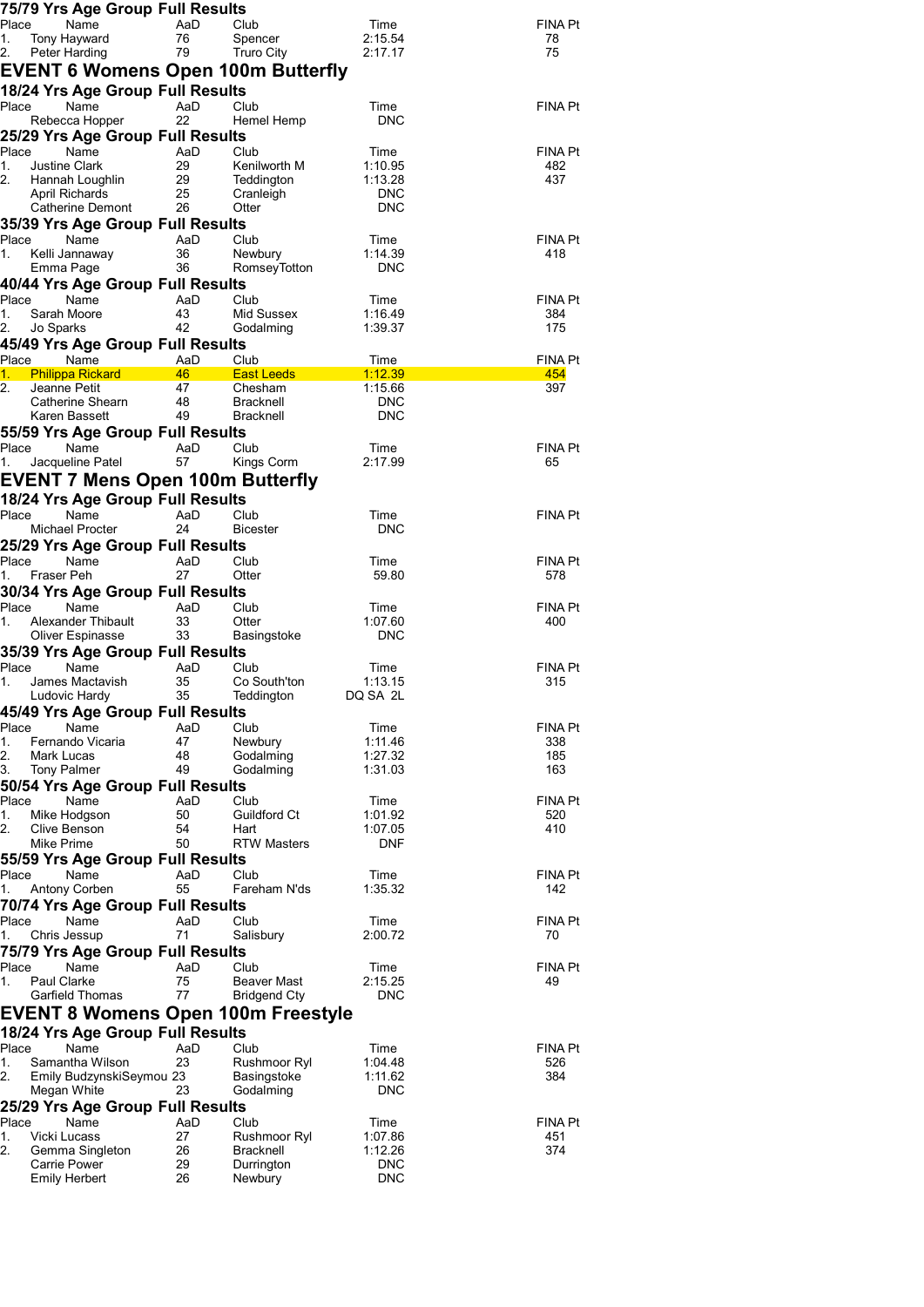|          | 30/34 Yrs Age Group Full Results         |           |                                  |                    |                |
|----------|------------------------------------------|-----------|----------------------------------|--------------------|----------------|
| Place    | Name                                     | AaD       | Club                             | Time               | <b>FINA Pt</b> |
| 1.<br>2. | Gina Heyn<br>Emma Harris                 | 33<br>30  | Teddington<br>Newbury            | 1:01.21<br>1:03.95 | 615<br>539     |
| 3.       | Samantha Dredge                          | 32        | Newbury                          | 1:09.86            | 414            |
| 4.       | Joanne Blount                            | 32        | Swindon Dolp                     | 1:12.74            | 366            |
| 5.       | Teresa Szul                              | 31        | Rushmoor Ryl                     | 1:16.53            | 314            |
|          | Emma Kitchen                             | 31        | Rushmoor Ryl                     | <b>DNC</b>         |                |
|          | Sasha Forster                            | 33        | <b>Bracknell</b>                 | <b>DNC</b>         |                |
|          | 35/39 Yrs Age Group Full Results         |           |                                  |                    |                |
| Place    | Name                                     | AaD       | Club                             | Time               | <b>FINA Pt</b> |
| 1.       | Kelli Jannaway                           | 36        | Newbury                          | 1:04.70            | 521            |
| 2.       | Sally Blick                              | 38        | Hastings                         | 1:06.76            | 474            |
| 3.       | Natasha Morgan                           | 35        | Southwark                        | 1:08.03            | 448            |
|          | 40/44 Yrs Age Group Full Results         |           |                                  |                    |                |
| Place    | Name                                     | AaD       | Club                             | Time               | <b>FINA Pt</b> |
| 1.       | <b>Fleur Parker</b>                      | 41        | Basingstoke                      | 1:03.11            | 561            |
| 2.       | Cathy Willcocks                          | 40        | Co South'ton                     | 1:11.67            | 383            |
| 3.       | Jo Sparks                                | 42        | Godalming                        | 1:28.08            | 206            |
| 4.       | Helen BarnbyPorritt                      | 44        | Banbury                          | 1:46.73            | 116            |
|          | 45/49 Yrs Age Group Full Results         |           |                                  |                    |                |
|          | Place<br>Name                            | AaD       | Club                             | Time               | <b>FINA Pt</b> |
| 1.       | <b>Nina Williams</b>                     | 47        | <b>East Leeds</b>                | 1:05.04            | 513            |
| 2.       | Sarah Aldridge                           | 46        | Co South'ton                     | 1:07.65            | 455            |
| 3.       | Claire Charlton                          | 47        | <b>Bracknell</b>                 | 1:24.34            | 235            |
| 4.       | Denise Cuer                              | 49        | Co Newport<br><b>Bracknell</b>   | 1:28.89            | 201            |
|          | Rachel Langton                           | 48        |                                  | <b>DNC</b>         |                |
|          | 50/54 Yrs Age Group Full Results         |           |                                  |                    |                |
| Place    | Name                                     | AaD       | Club                             | Time               | <b>FINA Pt</b> |
| 1.       | <b>Bridget Bewick</b>                    | 52        | <b>Bracknell</b>                 | 1:13.96            | 348            |
| 2.<br>3. | Elizabeth Shaw<br>Linda Foster           | 51<br>50  | Otter<br><b>Bracknell</b>        | 1:16.48<br>1:25.33 | 315<br>227     |
| 4.       | <b>Helen Andrews</b>                     | 51        | Fareham N'ds                     | 1:28.93            | 200            |
|          |                                          |           |                                  |                    |                |
| Place    | 55/59 Yrs Age Group Full Results<br>Name | AaD       | Club                             |                    | <b>FINA Pt</b> |
| 1.       | Helen KulaPrzezwanski                    | 58        | Gloucester M                     | Time<br>1:12.73    | 366            |
| 2.       | Jacqueline Patel                         | 57        | Kings Corm                       | 1:37.21            | 153            |
|          | 60/64 Yrs Age Group Full Results         |           |                                  |                    |                |
| Place    | Name                                     | AaD       | Club                             | Time               | <b>FINA Pt</b> |
| 1.       | Amanda Doyle                             | 61        | Kings Corm                       | 1:23.12            | 245            |
|          | Olga Andriewsky                          | 63        | Guildford Ct                     | <b>DNC</b>         |                |
|          | 65/69 Yrs Age Group Full Results         |           |                                  |                    |                |
| Place    | Name                                     | AaD       | Club                             | Time               | <b>FINA Pt</b> |
| 1.       | Alison Gwynn                             | 69        | Mid Sussex                       | 1:23.88            | 239            |
| 2.       | Susan Cummings                           | 66        | Banbury                          | 1:36.90            | 155            |
| 3.       | Liz Neale                                | 65        | South Beds                       | 1:44.95            | 122            |
|          | 70/74 Yrs Age Group Full Results         |           |                                  |                    |                |
|          | Place Name                               | AaD Club  |                                  | Time               | FINA Pt        |
| 1.       | Diane Ford                               | 74        | Rushmoor Ryl                     | 1:33.25            | 174            |
| 2.       | Barbara Legg                             | 74        | Banbury                          | 1:53.48            | 96             |
|          | 75/79 Yrs Age Group Full Results         |           |                                  |                    |                |
| Place    | Name                                     | AaD       | Club                             | Time               | <b>FINA Pt</b> |
| 1.       | Ann Webster                              | 75        | Bracknell                        | 1:44.82            | 122            |
|          |                                          |           |                                  |                    |                |
|          | <b>EVENT 9 Mens Open 100m Freestyle</b>  |           |                                  |                    |                |
|          | 25/29 Yrs Age Group Full Results         |           |                                  |                    |                |
| Place    | Name                                     | AaD       | Club                             | Time               | <b>FINA Pt</b> |
| 1.       | David Booth                              | 26        | <b>Cardiff Mast</b>              | 56.23              | 580            |
| 2.       | Andrew Benson                            | 28        | Out To Swim                      | 59.30              | 495            |
| 3.       | James Hutchinson                         | 29        | Rushmoor Ryl                     | 1:06.75            | 347            |
| 4.       | Carlos Arrebola                          | 29        | Out To Swim                      | 1:11.18            | 286            |
|          | 30/34 Yrs Age Group Full Results         |           |                                  |                    |                |
| Place    | Name                                     | AaD       | Club                             | Time               | <b>FINA Pt</b> |
| 1.       | Jaime Irurzun                            | 31        | Out To Swim                      | 1:15.84            | 236            |
|          | <b>Carl Webster</b>                      | 31        | Rushmoor Ryl                     | <b>DNC</b>         |                |
|          | <b>Christophe Donot</b>                  | 31        | Out To Swim                      | <b>DNC</b>         |                |
|          | 35/39 Yrs Age Group Full Results         |           |                                  |                    |                |
| Place    | Name                                     | AaD       | Club                             | Time               | <b>FINA Pt</b> |
| 1.       | <b>Chris Knee</b>                        | 38        | <b>East Leeds</b>                | 59.16              | 498            |
| 2.       | <b>Edward Pepper</b>                     | 39<br>39  | Godalming                        | 59.49              | 490            |
| 3.       | Haydn Burke                              |           | Rushmoor Ryl                     | 1:01.42            | 445            |
|          | 40/44 Yrs Age Group Full Results         |           |                                  |                    |                |
| Place    | Name                                     | AaD<br>44 | Club                             | Time               | <b>FINA Pt</b> |
| 1.<br>2. | Michael Jones                            | 44        | Rushmoor Ryl<br><b>Bracknell</b> | 1:07.41<br>1:09.23 | 336<br>311     |
| 3.       | John Longvill<br>Simon Hart              | 44        | RomseyTotton                     | 1:09.80            | 303            |
| 4.       | Jamie Millar                             | 42        | Littleh'pton                     | 1:12.11            | 275            |
| 5.       | Daniel Codman                            | 44        | Beacon                           | 1:14.12            | 253            |
| 6.       | Adam Freer                               | 40        | <b>Barnet Copt</b>               | 1:14.54            | 249            |
| 7.       | Alan Gar                                 | 43        | Guildford Ct                     | 1:19.26            | 207            |
|          | 45/49 Yrs Age Group Full Results         |           |                                  |                    |                |
| Place    | Name                                     | AaD       | Club                             | Time               | <b>FINA Pt</b> |
| 1.       | <b>Spencer Turner</b>                    | 48        | Basingstoke                      | 57.95              | 530            |
| 2.       | Greg Adams                               | 45        | Bracknell                        | 1:03.81            | 397            |
| 3.       | <b>Tony Palmer</b>                       | 49        | Godalming                        | 1:13.69            | 257            |
| 4.       | Mark Lucas                               | 48        | Godalming                        | 1:14.48            | 249            |
| 5.       | Robin Nettleton                          | 45        | Portsmouth N                     | 1:19.59            | 204            |
| 6.       | Maurizio Pistocco                        | 48        | Out To Swim                      | 1:28.90            | 146            |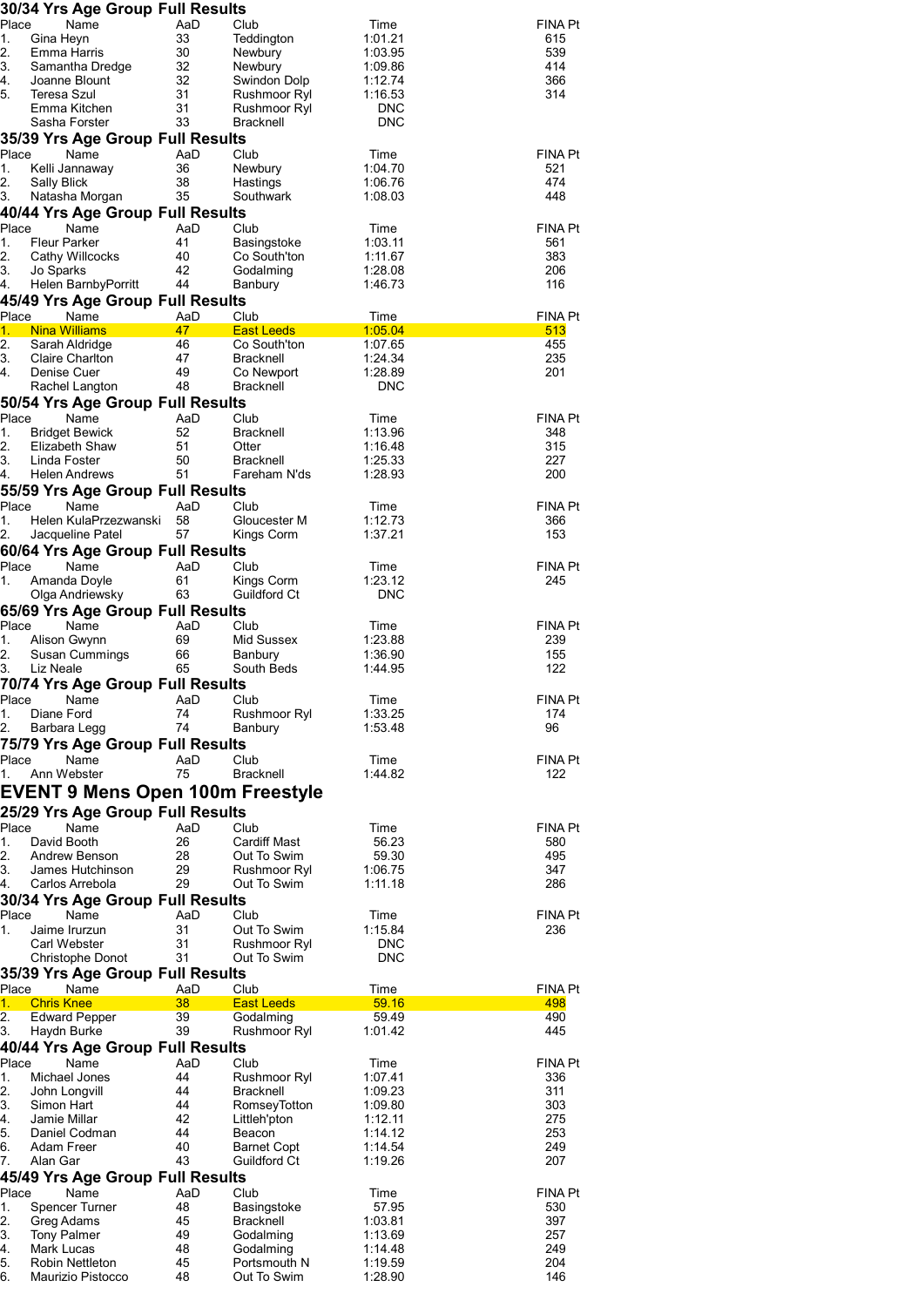| 7.          |                          | Gavin Watson<br>Aaron Robertson                                           | 46<br>47  | Rushmoor Ryl<br>Farnham                  | 1:39.95<br><b>DNC</b> | 103            |                    |
|-------------|--------------------------|---------------------------------------------------------------------------|-----------|------------------------------------------|-----------------------|----------------|--------------------|
|             |                          | Lee Burnham                                                               | 49        | Rushmoor Ryl                             | <b>DNC</b>            |                |                    |
| Place       |                          | 50/54 Yrs Age Group Full Results<br>Name                                  | AaD       | Club                                     | Time                  | FINA Pt        |                    |
| 1.          | Neil Holmes              |                                                                           | 53        | <b>Bracknell</b>                         | 1:07.74               | 332            |                    |
| 2.          |                          | Duncan Stephenson Gill 53                                                 |           | Littleh'pton                             | 1:17.05               | 225            |                    |
| Place       |                          | 55/59 Yrs Age Group Full Results<br>Name                                  | AaD       | Club                                     | Time                  | FINA Pt        |                    |
| 1.          |                          | James Hunter                                                              | 56        | <b>Bracknell</b>                         | 1:10.97               | 288            |                    |
| 2.          |                          | Chris Orchard                                                             | 58        | Deepings                                 | 1:17.55               | 221            |                    |
| Place       |                          | 60/64 Yrs Age Group Full Results<br>Name                                  | AaD       | Club                                     | Time                  | FINA Pt        |                    |
| 1.          |                          | <b>Richard Whatling</b>                                                   | 63        | Cally Mast                               | 1:26.60               | 158            |                    |
|             |                          | 75/79 Yrs Age Group Full Results                                          |           |                                          |                       |                |                    |
| Place       |                          | Name<br>Nigel Salsbury                                                    | AaD<br>77 | Club<br>Spencer                          | Time<br><b>DNC</b>    | FINA Pt        |                    |
|             |                          |                                                                           |           | <b>EVENT 11 Mens/Womens Open 200m IM</b> |                       |                |                    |
|             |                          | <b>MENS 30/34 Yrs Age Group Full Results</b>                              |           |                                          |                       |                |                    |
| Place       |                          | Name                                                                      | AaD       | Club                                     | Time                  | FINA Pt        | 100                |
|             |                          | Christophe Donot                                                          | 31        | Out To Swim                              | <b>DNC</b>            |                |                    |
| Place       |                          | <b>MENS 35/39 Yrs Age Group Full Results</b><br>Name                      | AaD       | Club                                     | Time                  | <b>FINA Pt</b> | 100                |
| 1.          | Haydn Burke              |                                                                           | 39        | Rushmoor Ryl                             | 2:33.68               | 408            | 1:14.36            |
| 2.          |                          | James Mactavish                                                           | 35        | Co South'ton                             | 2:38.93               | 369            | 1:17.21            |
| Place       |                          | <b>MENS 40/44 Yrs Age Group Full Results</b>                              |           |                                          |                       |                |                    |
| 1.          |                          | Name<br>James Colvin                                                      | AaD<br>41 | Club<br>NottmLeander                     | Time<br>2:40.57       | FINA Pt<br>357 | 100<br>1:16.94     |
|             | Darren Prior             |                                                                           | 42        | Littleh'pton                             | <b>DNC</b>            |                |                    |
|             |                          | <b>MENS 45/49 Yrs Age Group Full Results</b>                              |           |                                          |                       |                |                    |
| Place<br>1. |                          | Name<br>Roger Randall                                                     | AaD<br>46 | Club<br><b>Barnet Copt</b>               | Time<br>3:04.75       | FINA Pt<br>234 | 100<br>1:30.02     |
| 2.          | Mark Lucas               |                                                                           | 48        | Godalming                                | 3:20.08               | 184            | 1:39.53            |
|             | Luca Milana              |                                                                           | 45        | Spencer                                  | <b>DNC</b>            |                |                    |
| Place       |                          | <b>MENS 50/54 Yrs Age Group Full Results</b><br>Name                      | AaD       | Club                                     | Time                  | FINA Pt        | 100                |
| 1.          | Mike Prime               |                                                                           | 50        | <b>RTW Masters</b>                       | 2:59.30               | 257            | 1:24.92            |
|             |                          | <b>MENS 55/59 Yrs Age Group Full Results</b>                              |           |                                          |                       |                |                    |
| Place<br>1. | David Bryant             | Name                                                                      | AaD<br>56 | Club<br>Guildford Ct                     | Time<br>2:33.67       | FINA Pt<br>408 | 100<br>1:16.36     |
|             | Terry Wright             |                                                                           | 56        | <b>Bracknell</b>                         | <b>DNC</b>            |                |                    |
|             |                          | <b>MENS 60/64 Yrs Age Group Full Results</b>                              |           |                                          |                       |                |                    |
| Place<br>1. | <b>Trevor Clark</b>      | Name                                                                      | AaD<br>63 | Club<br>Kenilworth M                     | Time<br>2:52.02       | FINA Pt<br>291 | 100<br>1:22.46     |
|             |                          | Godfrey Admans                                                            | 63        | Spencer                                  | <b>DNC</b>            |                |                    |
|             |                          | <b>MENS 70/74 Yrs Age Group Full Results</b>                              |           |                                          |                       |                |                    |
| Place<br>1. | Chris Jessup             | Name                                                                      | AaD<br>71 | Club<br>Salisbury                        | Time<br>4:17.06       | FINA Pt<br>87  | 100<br>2:03.21     |
|             |                          | <b>WOMENS 25/29 Yrs Age Group Full Results</b>                            |           |                                          |                       |                |                    |
| Place       |                          | Name                                                                      | AaD       | Club                                     | Time                  | FINA Pt        | 100                |
| 1.          |                          | <b>Catherine Holmes</b><br><b>WOMENS 30/34 Yrs Age Group Full Results</b> | 25        | Watford SC                               | 2:57.05               | 361            | 1:25.68            |
| Place       |                          | Name                                                                      | AaD       | Club                                     | Time                  | FINA Pt        | 100                |
| 1.          |                          | Jenny Crittenden                                                          | 32        | <b>Bracknell</b>                         | 2:49.76               | 410            | 1:22.27            |
| Place       |                          | <b>WOMENS 35/39 Yrs Age Group Full Results</b><br>Name                    | AaD       | Club                                     | Time                  | FINA Pt        | 100                |
|             | Emma Page                |                                                                           | 36        | RomseyTotton                             | <b>DNC</b>            |                |                    |
|             |                          | <b>WOMENS 40/44 Yrs Age Group Full Results</b>                            |           |                                          |                       |                |                    |
| Place<br>1. | Jo Sparks                | Name                                                                      | AaD<br>42 | Club<br>Godalming                        | Time<br>3:25.73       | FINA Pt<br>230 | 100<br>1:40.90     |
|             |                          | <b>WOMENS 45/49 Yrs Age Group Full Results</b>                            |           |                                          |                       |                |                    |
| Place       |                          | Name                                                                      | AaD       | Club                                     | Time                  | FINA Pt        | 100                |
| 1.<br>2.    | Jo Corben<br>Claire Tagg |                                                                           | 47<br>48  | Fareham N'ds<br>Fareham N'ds             | 2:43.47<br>3:04.97    | 459<br>316     | 1:17.27<br>1:28.41 |
| 3.          |                          | <b>Claire Charlton</b>                                                    | 47        | <b>Bracknell</b>                         | 3:32.52               | 209            | 1:42.80            |
|             |                          | Karen Bassett                                                             | 49        | <b>Bracknell</b>                         | <b>DNC</b>            |                |                    |
| Place       |                          | WOMENS 50/54 Yrs Age Group Full Results<br>Name                           | AaD       | Club                                     | Time                  | FINA Pt        | 100                |
| 1.          | <b>Allie Price</b>       |                                                                           | 52        | <b>Cardiff Mast</b>                      | 2:44.77               | 448            | 1:18.74            |
| 2.          |                          | Anne Raymond                                                              | 54        | Croydon Amph                             | 3:22.51               | 241            | 1:44.39            |
| 3.          |                          | <b>Helen Andrews</b><br><b>Bridget Bewick</b>                             | 51<br>52  | Fareham N'ds<br><b>Bracknell</b>         | 3:49.90<br><b>DNC</b> | 165            | 1:59.27            |
|             |                          | <b>WOMENS 55/59 Yrs Age Group Full Results</b>                            |           |                                          |                       |                |                    |
| Place       |                          | Name                                                                      | AaD       | Club                                     | Time                  | FINA Pt        | 100                |
| 1.          |                          | Jacqueline Patel<br><b>Lesley Davies</b>                                  | 57<br>57  | Kings Corm<br>Otter                      | 4:16.13<br><b>DNC</b> | 119            | 2:18.71            |
|             |                          | <b>WOMENS 60/64 Yrs Age Group Full Results</b>                            |           |                                          |                       |                |                    |
| Place       |                          | Name                                                                      | AaD       | Club                                     | Time                  | FINA Pt        | 100                |
| 1.<br>2.    | Kathy Bidnall            | <b>Christine Goodair</b>                                                  | 62<br>60  | Mid Sussex<br>Kings Corm                 | 3:25.52<br>3:45.36    | 231<br>175     | 1:36.47<br>1:54.23 |
|             |                          |                                                                           |           |                                          |                       |                |                    |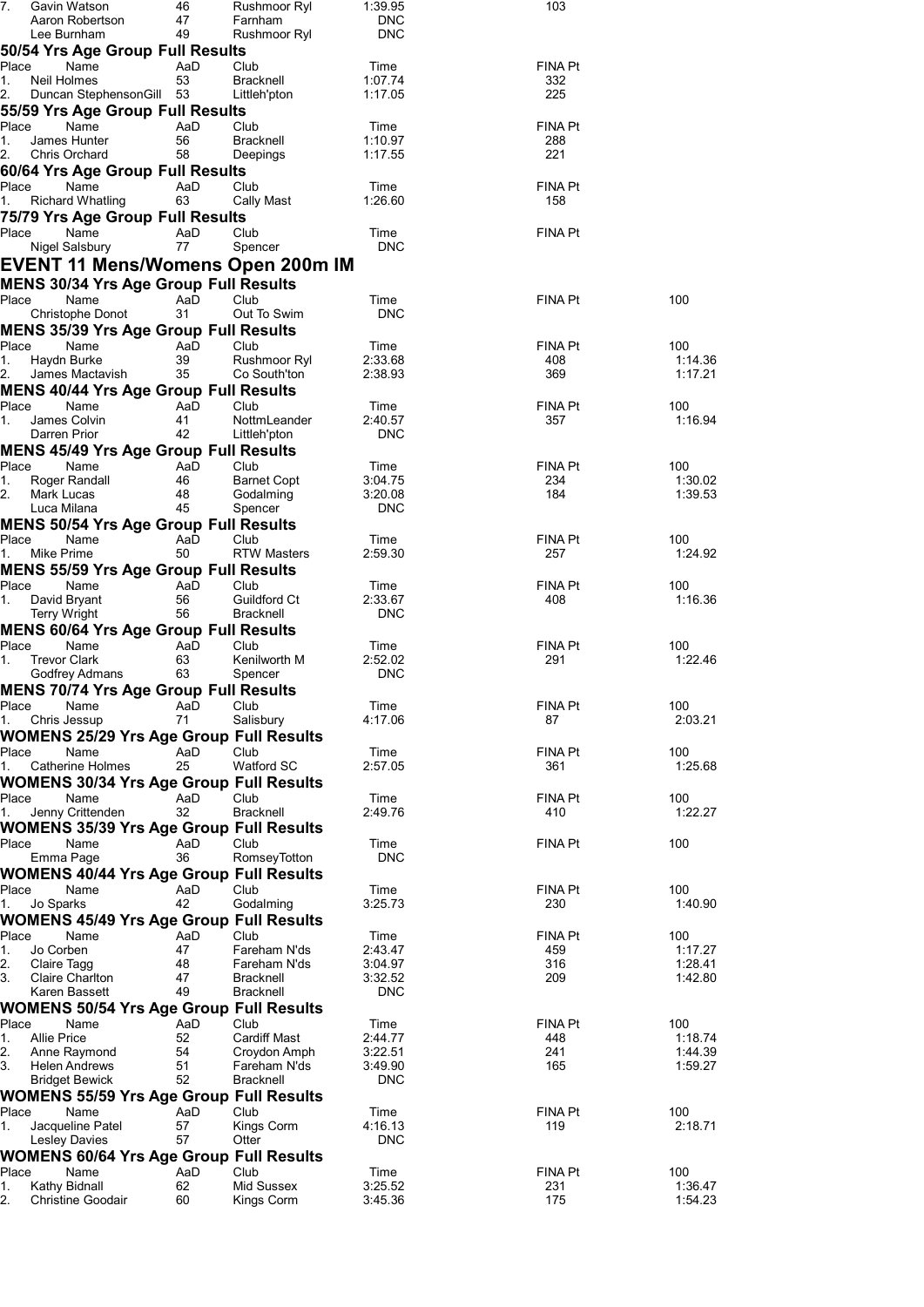|             | <b>WOMENS 65/69 Yrs Age Group Full Results</b>              |           |                              |                     |                |         |
|-------------|-------------------------------------------------------------|-----------|------------------------------|---------------------|----------------|---------|
| Place       | Name                                                        | AaD<br>65 | Club                         | Time<br><b>DNC</b>  | FINA Pt        | 100     |
|             | Sue Haigh<br><b>WOMENS 70/74 Yrs Age Group Full Results</b> |           | Tiverton                     |                     |                |         |
| Place       | Name                                                        | AaD       | Club                         | Time                | FINA Pt        | 100     |
| 1.          | Rose Dudeney                                                | 70        | Mid Sussex                   | 3:54.74             | 155            | 1:58.82 |
|             | <b>EVENT 12 Womens Open 50m Freestyle</b>                   |           |                              |                     |                |         |
|             | 18/24 Yrs Age Group Full Results                            |           |                              |                     |                |         |
| Place       | Name                                                        | AaD       | Club                         | Time                | FINA Pt        |         |
| 1.<br>2.    | Samantha Wilson<br>Emily BudzynskiSeymou 23                 | 23        | Rushmoor Ryl<br>Basingstoke  | 29.72<br>32.64      | 509<br>384     |         |
| 3.          | Kathryn Robertson                                           | 23        | Out To Swim                  | 42.94               | 168            |         |
|             | Megan White                                                 | 23        | Godalming                    | <b>DNC</b>          |                |         |
|             | Rebecca Hopper                                              | 22        | Hemel Hemp                   | <b>DNC</b>          |                |         |
| Place       | 25/29 Yrs Age Group Full Results<br>Name                    | AaD       | Club                         | Time                | FINA Pt        |         |
| 1.          | <b>Justine Clark</b>                                        | 29        | Kenilworth M                 | 29.00               | 547            |         |
| 2.          | Hannah Loughlin                                             | 29        | Teddington                   | 30.41               | 475            |         |
| 3.          | Vicki Lucass                                                | 27        | Rushmoor Ryl                 | 31.68               | 420            |         |
| 4.<br>5.    | Sarah Preston<br>Gemma Singleton                            | 27<br>26  | Teddington<br>Bracknell      | 31.97<br>32.73      | 408<br>381     |         |
|             | Emily Herbert                                               | 26        | Newbury                      | <b>DNC</b>          |                |         |
|             | Carrie Power                                                | 29        | Durrington                   | <b>DNC</b>          |                |         |
|             | 30/34 Yrs Age Group Full Results                            |           |                              |                     |                |         |
| Place<br>1. | Name<br>Gina Heyn                                           | AaD<br>33 | Club<br>Teddington           | Time<br>27.49       | FINA Pt<br>643 |         |
| 2.          | Emma Harris                                                 | 30        | Newbury                      | 29.28               | 532            |         |
| 3.          | Laure Kearns                                                | 34        | Teddington                   | 30.05               | 492            |         |
| 4.          | Samantha Dredge                                             | 32        | Newbury                      | 31.34               | 434            |         |
| 5.          | Teresa Szul<br>Emma Kitchen                                 | 31<br>31  | Rushmoor Ryl<br>Rushmoor Ryl | 35.26<br><b>DNC</b> | 304            |         |
|             | Sasha Forster                                               | 33        | <b>Bracknell</b>             | <b>DNC</b>          |                |         |
|             | 35/39 Yrs Age Group Full Results                            |           |                              |                     |                |         |
| Place       | Name                                                        | AaD       | Club                         | Time                | FINA Pt        |         |
| 1.<br>2.    | Sally Blick<br>Kelli Jannaway                               | 38<br>36  | Hastings<br>Newbury          | 29.45<br>30.01      | 523<br>494     |         |
| 3.          | Sarah Taylor                                                | 38        | Rushmoor Ryl                 | 43.30               | 164            |         |
|             | Natasha Morgan                                              | 35        | Southwark                    | <b>DNC</b>          |                |         |
|             | 40/44 Yrs Age Group Full Results                            |           |                              |                     |                |         |
| Place       | Name<br>Sarah Moore                                         | AaD       | Club                         | Time                | <b>FINA Pt</b> |         |
| 1.<br>2.    | Cathy Willcocks                                             | 43<br>40  | Mid Sussex<br>Co South'ton   | 31.84<br>32.80      | 413<br>378     |         |
| 3.          | Jo Sparks                                                   | 42        | Godalming                    | 41.94               | 181            |         |
| 4.          | Helen BarnbyPorritt                                         | 44        | Banbury                      | 48.65               | 116            |         |
|             | 45/49 Yrs Age Group Full Results                            |           |                              |                     |                |         |
| Place<br>1. | Name<br><b>Nina Williams</b>                                | AaD<br>47 | Club<br><b>East Leeds</b>    | Time<br>29.93       | FINA Pt<br>498 |         |
| 1.          | Sarah Aldridge                                              | 46        | Co South'ton                 | 29.93               | 498            |         |
| 3.          | Karen Leftley                                               | 47        | Bracknell                    | 31.99               | 408            |         |
| 4.<br>5.    | Donna Trotman<br>Astrid Wharton                             | 46<br>48  | Beacon<br>Otter              | 35.33<br>38.48      | 303<br>234     |         |
| 6.          | Denise Cuer                                                 | 49        | Co Newport                   | 39.82               | 211            |         |
|             | Joanne Alexander                                            | 46        | <b>Strat Sharks</b>          | <b>DNC</b>          |                |         |
|             | 50/54 Yrs Age Group Full Results                            |           |                              |                     |                |         |
| Place<br>1. | Name<br><b>Allie Price</b>                                  | AaD<br>52 | Club<br><b>Cardiff Mast</b>  | Time<br>31.91       | FINA Pt<br>411 |         |
| 2.          | Lynda Coggins                                               | 53        | Guildford Ct                 | 32.57               | 386            |         |
| 3.          | Jane Tongmuan                                               | 50        | Rushmoor Ryl                 | 36.53               | 274            |         |
|             | Elizabeth Shaw                                              | 51        | Otter                        | <b>DNC</b>          |                |         |
|             | 55/59 Yrs Age Group Full Results<br>Name                    |           |                              |                     |                |         |
| Place<br>1. | Helen KulaPrzezwanski                                       | AaD<br>58 | Club<br>Gloucester M         | Time<br>33.20       | FINA Pt<br>365 |         |
| 2.          | Jacqueline Patel                                            | 57        | Kings Corm                   | 42.02               | 180            |         |
|             | 60/64 Yrs Age Group Full Results                            |           |                              |                     |                |         |
| Place       | Name                                                        | AaD       | Club                         | Time                | FINA Pt        |         |
| 1.          | Amanda Doyle<br>Olga Andriewsky                             | 61<br>63  | Kings Corm<br>Guildford Ct   | 37.72<br><b>DNC</b> | 248            |         |
|             | 65/69 Yrs Age Group Full Results                            |           |                              |                     |                |         |
| Place       | Name                                                        | AaD       | Club                         | Time                | FINA Pt        |         |
| 1.          | Alison Gwynn                                                | 69        | Mid Sussex                   | 36.17               | 282            |         |
| 2.          | Susan Cummings                                              | 66        | Banbury                      | 43.58               | 161            |         |
|             | Sue Haigh                                                   | 65        | Tiverton                     | <b>DNC</b>          |                |         |
| Place       | 70/74 Yrs Age Group Full Results<br>Name                    | AaD       | Club                         | Time                | FINA Pt        |         |
| 1.          | Diane Ford                                                  | 74        | Rushmoor Ryl                 | 42.48               | 174            |         |
| 2.          | Barbara Legg                                                | 74        | Banbury                      | 49.68               | 108            |         |
|             | 75/79 Yrs Age Group Full Results                            |           |                              |                     |                |         |
| Place<br>1. | Name<br>Ann Webster                                         | AaD<br>75 | Club<br><b>Bracknell</b>     | Time<br>48.41       | FINA Pt<br>117 |         |
|             | <b>EVENT 13 Mens Open 50m Freestyle</b>                     |           |                              |                     |                |         |
|             |                                                             |           |                              |                     |                |         |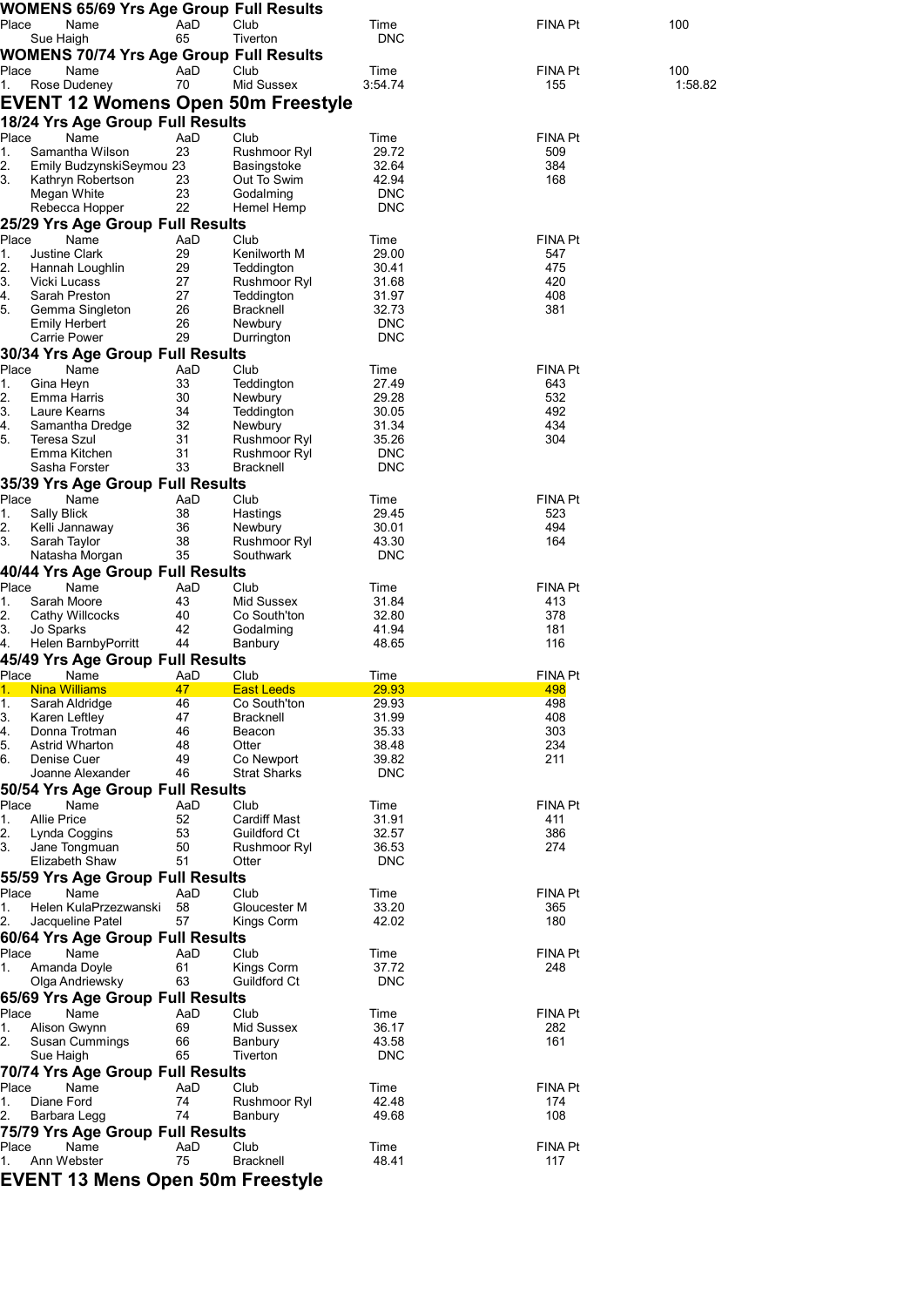|             | 25/29 Yrs Age Group Full Results                 |           |                                    |                     |                       |
|-------------|--------------------------------------------------|-----------|------------------------------------|---------------------|-----------------------|
| Place       | Name                                             | AaD       | Club                               | Time                | <b>FINA Pt</b>        |
| 1.          | Kiroless Saba                                    | 27        | <b>Cardiff Mast</b>                | 25.64               | 542                   |
| 2.          | Andrew Benson                                    | 28        | Out To Swim                        | 26.42               | 495                   |
| 3.          | James Hutchinson<br>Carlos Arrebola              | 29<br>29  | Rushmoor Ryl                       | 28.48               | 395<br>310            |
| 4.          |                                                  |           | Out To Swim                        | 30.89               |                       |
| Place       | 30/34 Yrs Age Group Full Results<br>Name         | AaD       | Club                               | Time                | <b>FINA Pt</b>        |
| 1.          | Jaime Irurzun                                    | 31        | Out To Swim                        | 32.25               | 272                   |
|             | Carl Webster                                     | 31        | Rushmoor Ryl                       | <b>DNC</b>          |                       |
|             | Oliver Espinasse                                 | 33        | Basingstoke                        | <b>DNC</b>          |                       |
|             | 35/39 Yrs Age Group Full Results                 |           |                                    |                     |                       |
| Place       | Name                                             | AaD       | Club                               | Time                | <b>FINA Pt</b>        |
| 1.          | <b>Chris Knee</b>                                | 38        | <b>East Leeds</b>                  | 26.15               | 511                   |
| 2.          | <b>Edward Pepper</b>                             | 39        | Godalming                          | 27.26               | 451                   |
| 3.          | Haydn Burke                                      | 39<br>38  | Rushmoor Ryl                       | 28.61               | 390                   |
| 4.          | Mick Coleman<br>40/44 Yrs Age Group Full Results |           | Wellingboro                        | 28.71               | 386                   |
| Place       | Name                                             | AaD       | Club                               | Time                | <b>FINA Pt</b>        |
| 1.          | Jerry O'Riordan                                  | 43        | Guildford Ct                       | 27.26               | 451                   |
| 2.          | Michael Jones                                    | 44        | Rushmoor Ryl                       | 29.25               | 365                   |
| 3.          | James Colvin                                     | 41        | NottmLeander                       | 29.85               | 343                   |
| 4.          | Simon Hart                                       | 44        | RomseyTotton                       | 31.03               | 305                   |
| 5.          | John Longvill                                    | 44        | Bracknell                          | 31.89               | 281                   |
| 6.          | Jamie Millar<br>Daniel Codman                    | 42        | Littleh'pton<br>Beacon             | 32.18               | 274<br>263            |
| 7.          |                                                  | 44        |                                    | 32.62               |                       |
| Place       | 45/49 Yrs Age Group Full Results<br>Name         | AaD       | Club                               | Time                | <b>FINA Pt</b>        |
| 1.          | Fernando Vicaria                                 | 47        | Newbury                            | 27.07               | 460                   |
| 2.          | Greg Adams                                       | 45        | Bracknell                          | 28.14               | 410                   |
| 3.          | Robin Nettleton                                  | 45        | Portsmouth N                       | 34.80               | 216                   |
| 4.          | Gavin Watson                                     | 46        | Rushmoor Ryl                       | 43.67               | 109                   |
|             | Lee Burnham                                      | 49        | Rushmoor Ryl                       | <b>DNC</b>          |                       |
|             | 50/54 Yrs Age Group Full Results                 |           |                                    |                     |                       |
| Place       | Name                                             | AaD       | Club                               | Time                | <b>FINA Pt</b>        |
| 1.          | Clive Benson                                     | 54        | Hart                               | 28.05               | 414                   |
| 2.<br>3.    | William Long<br>Duncan StephensonGill 53         | 50        | Beacon<br>Littleh'pton             | 32.03<br>32.12      | 278<br>275            |
|             | 55/59 Yrs Age Group Full Results                 |           |                                    |                     |                       |
| Place       | Name                                             | AaD       | Club                               | Time                | <b>FINA Pt</b>        |
| 1.          | Alec Johnson                                     | 55        | <b>Trafford Met</b>                | 27.14               | 457                   |
| 2.          | James Hunter                                     | 56        | Bracknell                          | 31.79               | 284                   |
| 3.          | Chris Orchard                                    | 58        | Deepings                           | 35.06               | 212                   |
|             | 70/74 Yrs Age Group Full Results                 |           |                                    |                     |                       |
| Place       | Name                                             | AaD       | Club                               | Time                | <b>FINA Pt</b>        |
| 1.          | Roger Billing                                    | 74        | Guildford Ct                       | 35.48               | 204                   |
|             | 75/79 Yrs Age Group Full Results                 |           |                                    |                     |                       |
| Place       | Name                                             | AaD       | Club                               | Time                | <b>FINA Pt</b>        |
| 1.          | Tony Hayward<br>Garfield Thomas                  | 76<br>77  | Spencer<br><b>Bridgend Cty</b>     | 48.60<br><b>DNC</b> | 79                    |
|             |                                                  |           |                                    |                     |                       |
|             |                                                  |           | EVENT 14 Womens Open 50m Butterfly |                     |                       |
|             | 18/24 Yrs Age Group Full Results                 |           |                                    |                     |                       |
| Place<br>1. | Name<br>Samantha Wilson                          | AaD<br>23 | Club<br>Rushmoor Ryl               | Time<br>33.50       | <b>FINA Pt</b><br>387 |
|             |                                                  |           |                                    |                     |                       |
| Place       | 25/29 Yrs Age Group Full Results<br>Name         | AaD       | Club                               | Time                | <b>FINA Pt</b>        |
| 1.          | Hannah Loughlin                                  | 29        | Teddington                         | 32.91               | 409                   |
| 2.          | Sarah Preston                                    | 27        | Teddington                         | 35.25               | 332                   |
| 3.          | Gemma Singleton                                  | 26        | <b>Bracknell</b>                   | 37.32               | 280                   |
|             | 30/34 Yrs Age Group Full Results                 |           |                                    |                     |                       |
| Place       | Name                                             | AaD       | Club                               | Time                | <b>FINA Pt</b>        |
| 1.          | Laure Kearns                                     | 34        | Teddington                         | 33.32               | 394                   |
| 2.          | Teresa Szul                                      | 31        | Rushmoor Ryl                       | 40.15               | 225                   |
|             | 35/39 Yrs Age Group Full Results                 |           |                                    |                     |                       |
| Place<br>1. | Name                                             | AaD<br>36 | Club                               | Time<br>31.28       | <b>FINA Pt</b><br>476 |
| 2.          | Kelli Jannaway<br>Sally Blick                    | 38        | Newbury<br>Hastings                | 31.83               | 452                   |
| 3.          | Natasha Morgan                                   | 35        | Southwark                          | 33.71               | 380                   |
|             | Emma Page                                        | 36        | RomseyTotton                       | <b>DNC</b>          |                       |
|             | 40/44 Yrs Age Group Full Results                 |           |                                    |                     |                       |
| Place       | Name                                             | AaD       | Club                               | Time                | <b>FINA Pt</b>        |
| 1.          | Sarah Moore                                      | 43        | Mid Sussex                         | 34.11               | 367                   |
|             | 45/49 Yrs Age Group Full Results                 |           |                                    |                     |                       |
| Place       | Name                                             | AaD       | Club                               | Time                | <b>FINA Pt</b>        |
| 1.<br>2.    | <b>Philippa Rickard</b>                          | 46<br>47  | <b>East Leeds</b>                  | 31.53<br>32.44      | 465<br>427            |
| 3.          | Jeanne Petit<br>Claire Tagg                      | 48        | Chesham<br>Fareham N'ds            | 38.95               | 246                   |
|             | Joanne Alexander                                 | 46        | <b>Strat Sharks</b>                | <b>DNC</b>          |                       |
|             | Karen Bassett                                    | 49        | Bracknell                          | <b>DNC</b>          |                       |
|             | Catherine Shearn                                 | 48        | <b>Bracknell</b>                   | <b>DNC</b>          |                       |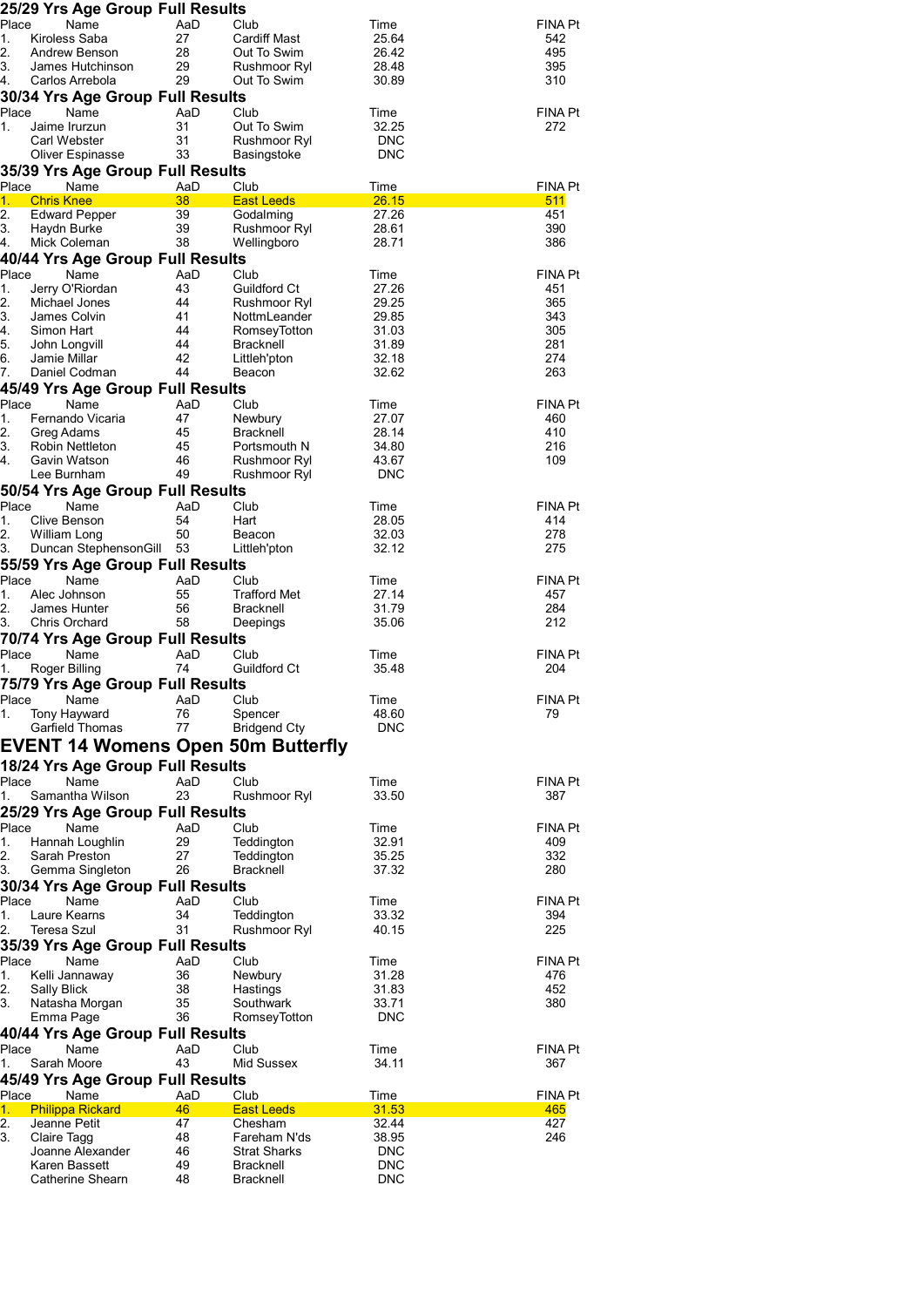|             | 50/54 Yrs Age Group Full Results              |                                         |                                              |                          |                |
|-------------|-----------------------------------------------|-----------------------------------------|----------------------------------------------|--------------------------|----------------|
| Place       | Name                                          | AaD                                     | Club                                         | Time                     | FINA Pt        |
| 1.          | <b>Bridget Bewick</b>                         | 52                                      | Bracknell                                    | 36.99                    | 288            |
|             |                                               | 55/59 Yrs Age Group Full Results        |                                              |                          |                |
| Place<br>1. | Name<br>Jacqueline Patel                      | AaD<br>57                               | Club<br>Kings Corm                           | Time<br>1:02.43          | FINA Pt<br>59  |
|             |                                               | 60/64 Yrs Age Group Full Results        |                                              |                          |                |
|             | Place<br>Name                                 | AaD                                     | Club                                         | Time                     | FINA Pt        |
|             | Amanda Doyle                                  | 61                                      | Kings Corm                                   | <b>DNC</b>               |                |
|             |                                               | 70/74 Yrs Age Group Full Results        |                                              |                          |                |
| Place       | Name                                          | AaD                                     | Club                                         | Time                     | FINA Pt        |
| 1.          | Diane Ford                                    | 74                                      | Rushmoor Ryl                                 | 49.66                    | 119            |
|             |                                               | 85/89 Yrs Age Group Full Results        |                                              |                          |                |
| Place       | Name                                          | AaD                                     | Club                                         | Time                     | FINA Pt        |
| 1.          | Jane Asher                                    | 86                                      | Kings Corm                                   | 56.28                    | 81             |
|             |                                               |                                         | <b>EVENT 15 Mens Open 50m Butterfly</b>      |                          |                |
|             |                                               | 18/24 Yrs Age Group Full Results        |                                              |                          |                |
| Place       | Name<br>Michael Procter                       | AaD<br>24                               | Club<br><b>Bicester</b>                      | Time<br><b>DNC</b>       | FINA Pt        |
|             |                                               | 25/29 Yrs Age Group Full Results        |                                              |                          |                |
| Place       | Name                                          | AaD                                     | Club                                         | Time                     | FINA Pt        |
| 1.          | Carlos Arrebola                               | 29                                      | Out To Swim                                  | 37.14                    | 220            |
|             |                                               | 30/34 Yrs Age Group Full Results        |                                              |                          |                |
| Place       | Name                                          | AaD                                     | Club                                         | Time                     | FINA Pt        |
| 1.          | Jaime Irurzun                                 | 31                                      | Out To Swim                                  | 37.36                    | 216            |
|             | Carl Webster<br>Oliver Espinasse              | 31<br>33                                | Rushmoor Ryl<br>Basingstoke                  | <b>DNC</b><br><b>DNC</b> |                |
|             |                                               | 35/39 Yrs Age Group Full Results        |                                              |                          |                |
| Place       | Name                                          | AaD                                     | Club                                         | Time                     | FINA Pt        |
| 1.          | <b>Chris Knee</b>                             | 38 <sup>°</sup>                         | <b>East Leeds</b>                            | 28.39                    | 493            |
| 2.<br>3.    | Ludovic Hardy                                 | 35                                      | Teddington                                   | 29.50                    | 439            |
|             | James Mactavish<br>Mick Coleman               | 35<br>38                                | Co South'ton<br>Wellingboro                  | 32.17<br><b>DNC</b>      | 338            |
|             | <b>Phil Pratt</b>                             | 36                                      | East Leeds                                   | <b>DNC</b>               |                |
|             |                                               | 40/44 Yrs Age Group Full Results        |                                              |                          |                |
|             | Place Name                                    | AaD                                     | Club                                         | Time                     | FINA Pt        |
| 1.          | Jerry O'Riordan                               | 43                                      | Guildford Ct                                 | 30.02                    | 417            |
| 2.<br>3.    | Jamie Millar<br>Alan Gar                      | 42<br>43                                | Littleh'pton<br>Guildford Ct                 | 35.32<br>36.25           | 256<br>236     |
|             |                                               | 45/49 Yrs Age Group Full Results        |                                              |                          |                |
| Place       | Name                                          | AaD                                     | Club                                         | Time                     | FINA Pt        |
| 1.          | Tony Palmer                                   | 49                                      | Godalming                                    | 35.20                    | 258            |
| 2.          | Mark Lucas                                    | 48                                      | Godalming                                    | 38.39                    | 199            |
|             | Fernando Vicaria                              | 47                                      | Newbury                                      | <b>DNC</b>               |                |
|             |                                               | 50/54 Yrs Age Group Full Results        |                                              |                          |                |
| 1.          | Clive Benson                                  | Place Name - AaD Club<br>54             | Hart                                         | Time<br>30.33            | FINA Pt<br>404 |
| 2.          | Duncan StephensonGill 53                      |                                         |                                              |                          |                |
|             |                                               |                                         |                                              | 42.82                    | 143            |
| Place       |                                               |                                         | Littleh'pton                                 |                          |                |
|             | Name                                          | 55/59 Yrs Age Group Full Results<br>AaD | Club                                         | Time                     | FINA Pt        |
| 1.          | Antony Corben                                 | 55                                      | Fareham N'ds                                 | 40.57                    | 168            |
|             |                                               | 60/64 Yrs Age Group Full Results        |                                              |                          |                |
| Place       | Name                                          | AaD                                     | Club                                         | Time                     | FINA Pt        |
| 1.          | <b>Trevor Clark</b>                           | 63                                      | Kenilworth M                                 | 32.38                    | 332            |
| 2.          | lan Woollard<br>Steve Burcham                 | 63<br>60                                | <b>Barnet Copt</b><br>Kenilworth M           | 36.49<br><b>DNC</b>      | 232            |
|             |                                               | 75/79 Yrs Age Group Full Results        |                                              |                          |                |
| Place       | Name                                          | AaD                                     | Club                                         | Time                     | FINA Pt        |
| 1.          | <b>Paul Clarke</b>                            | 75                                      | Beaver Mast                                  | 56.75                    | 61             |
|             |                                               | 80/84 Yrs Age Group Full Results        |                                              |                          |                |
| Place       | Name                                          | AaD                                     | Club                                         | Time                     | FINA Pt        |
| 1.          | <b>Anthony Gimson</b>                         | 80                                      | Mid Sussex                                   | 54.11                    | 71             |
|             |                                               |                                         | <b>EVENT 16 Womens Open 50m Breaststroke</b> |                          |                |
|             |                                               | 18/24 Yrs Age Group Full Results        |                                              |                          |                |
| Place<br>1. | Name                                          | AaD                                     | Club                                         | Time                     | FINA Pt        |
| 2.          | Emily BudzynskiSeymou 23<br>Kathryn Robertson | 23                                      | Basingstoke<br>Out To Swim                   | 45.07<br>55.71           | 279<br>148     |
|             | Megan White                                   | 23                                      | Godalming                                    | <b>DNC</b>               |                |
|             |                                               | 25/29 Yrs Age Group Full Results        |                                              |                          |                |
| Place       | Name                                          | AaD                                     | Club                                         | Time                     | FINA Pt        |
| 1.          | <b>Justine Clark</b>                          | 29                                      | Kenilworth M                                 | 38.44                    | 451            |
| 2.          | Catherine Holmes<br>Emily Herbert             | 25<br>26                                | <b>Watford SC</b><br>Newbury                 | 39.98<br><b>DNC</b>      | 400            |
|             |                                               | 30/34 Yrs Age Group Full Results        |                                              |                          |                |
| Place       | Name                                          | AaD                                     | Club                                         | Time                     | FINA Pt        |
| 1.          | Gina Heyn                                     | 33                                      | Teddington                                   | 34.06                    | 648            |
| 2.          | Katherine Hodkinson<br>Sasha Forster          | 33<br>33                                | Newbury<br><b>Bracknell</b>                  | 49.43<br><b>DNC</b>      | 212            |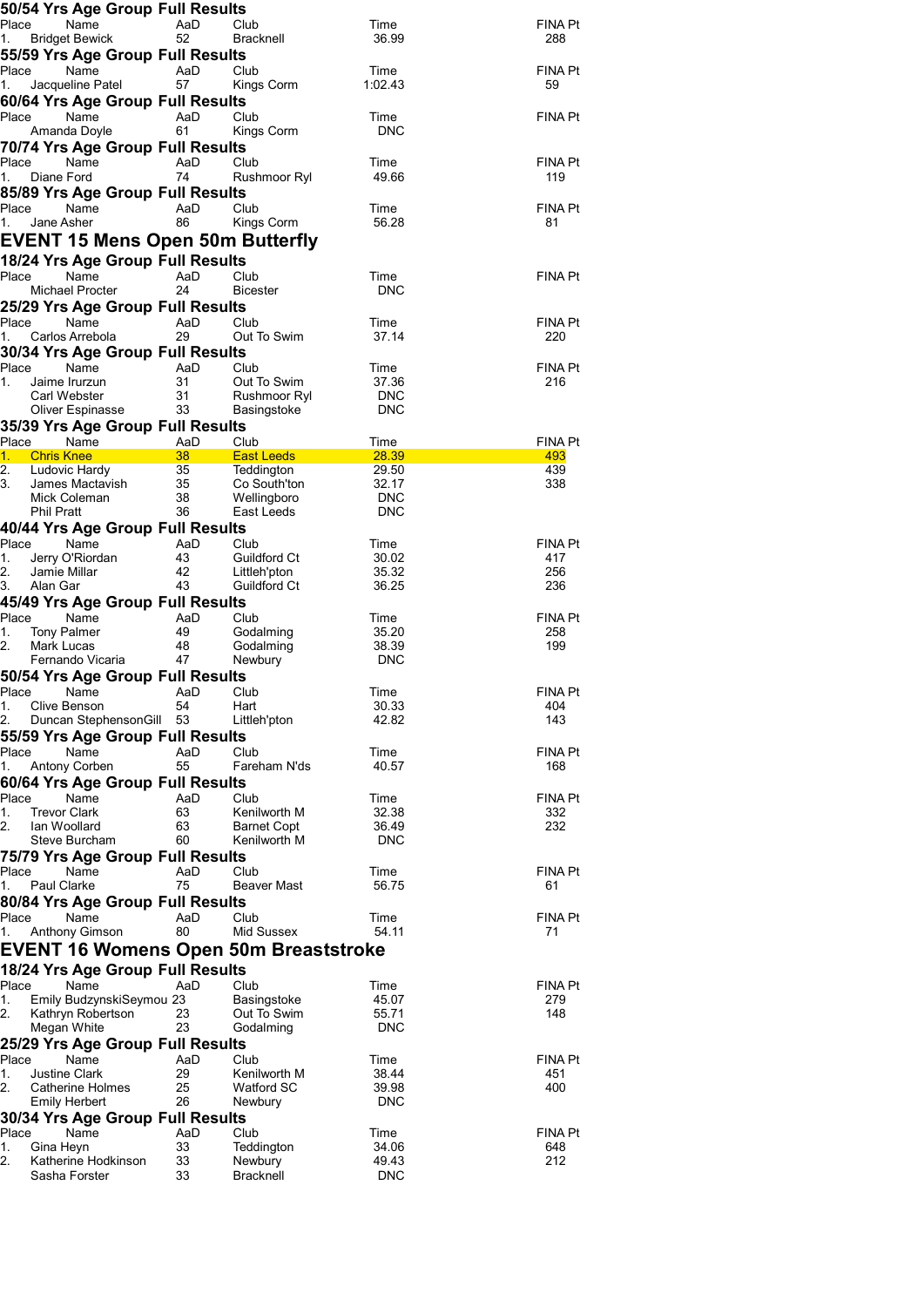|             |                                     | 35/39 Yrs Age Group Full Results         |           |                                            |                          |                |
|-------------|-------------------------------------|------------------------------------------|-----------|--------------------------------------------|--------------------------|----------------|
| Place       |                                     | Name                                     | AaD       | Club                                       | Time                     | FINA Pt        |
| 1.<br>2.    | Sarah Taylor                        | Natasha Morgan                           | 35<br>38  | Southwark<br>Rushmoor Ryl                  | 39.95<br>51.98           | 401<br>182     |
|             |                                     | 40/44 Yrs Age Group Full Results         |           |                                            |                          |                |
| Place       |                                     | Name                                     | AaD       | Club                                       | Time                     | FINA Pt        |
| 1.          |                                     | Helen BarnbyPorritt                      | 44        | Banbury                                    | 50.48                    | 199            |
|             |                                     | 45/49 Yrs Age Group Full Results         |           |                                            |                          |                |
|             | Place                               | Name                                     | AaD       | Club                                       | Time                     | FINA Pt        |
| 1.          | Karen Leftley                       |                                          | 47        | Bracknell                                  | 41.62                    | 355            |
| 2.          |                                     | Donna Trotman                            | 46        | Beacon                                     | 48.37                    | 226            |
| 3.          | Denise Cuer                         |                                          | 49        | Co Newport                                 | 54.57                    | 157            |
|             |                                     | 50/54 Yrs Age Group Full Results         |           |                                            |                          |                |
| Place       |                                     | Name                                     | AaD       | Club                                       | Time                     | FINA Pt        |
| 1.          |                                     | Anne Raymond                             | 54        | Croydon Amph                               | 48.88                    | 219            |
| 2.          | Lynda Coggins                       |                                          | 53        | Guildford Ct                               | 51.98                    | 182            |
| Place       |                                     | 60/64 Yrs Age Group Full Results         |           |                                            |                          |                |
|             |                                     | Name<br>1. Amanda Doyle                  | AaD<br>61 | Club<br>Kings Corm                         | Time<br>52.34            | FINA Pt<br>178 |
|             |                                     | 65/69 Yrs Age Group Full Results         |           |                                            |                          |                |
|             | Place                               | Name                                     | AaD       | Club                                       | Time                     | FINA Pt        |
| 1.          |                                     | Susan Cummings                           | 66        | Banbury                                    | 57.26                    | 136            |
|             |                                     | 70/74 Yrs Age Group Full Results         |           |                                            |                          |                |
| Place       |                                     | Name                                     | AaD       | Club                                       | Time                     | FINA Pt        |
| 1.          | Diane Ford                          |                                          | 74        | Rushmoor Ryl                               | 48.63                    | 222            |
| 2.          |                                     | Rose Dudeney                             | 70<br>74  | Mid Sussex                                 | 56.96                    | 138            |
| 3.          | Barbara Legg                        |                                          |           | Banbury                                    | 57.58                    | 134            |
|             |                                     | 75/79 Yrs Age Group Full Results         |           |                                            |                          |                |
| Place       |                                     | Name                                     | AaD       | Club                                       | Time                     | FINA Pt        |
| 1.          |                                     | Muriel Hitchcock                         | 79        | Spencer                                    | 58.81                    | 125            |
|             |                                     | 85/89 Yrs Age Group Full Results         |           |                                            |                          |                |
| Place<br>1. | Jane Asher                          | Name                                     | AaD<br>86 | Club<br>Kings Corm                         | Time<br>1:04.48          | FINA Pt<br>95  |
|             |                                     |                                          |           |                                            |                          |                |
|             |                                     |                                          |           | <b>EVENT 17 Mens Open 50m Breaststroke</b> |                          |                |
|             |                                     | 25/29 Yrs Age Group Full Results         |           |                                            |                          |                |
| Place       | Kiroless Saba                       | Name                                     | AaD<br>27 | Club<br><b>Cardiff Mast</b>                | Time<br>32.43            | FINA Pt<br>540 |
| 1.          |                                     |                                          |           |                                            |                          |                |
| Place       |                                     | 30/34 Yrs Age Group Full Results<br>Name | AaD       | Club                                       | Time                     | FINA Pt        |
|             | Carl Webster                        |                                          | 31        | Rushmoor Ryl                               | DNC                      |                |
|             |                                     | 35/39 Yrs Age Group Full Results         |           |                                            |                          |                |
|             | Place                               | Name                                     | AaD       | Club                                       | Time                     | FINA Pt        |
| 1.          | David Ebanks                        |                                          | 35        | Romford Town                               | 30.35                    | 659            |
|             | Haydn Burke                         |                                          | 39        | Rushmoor Ryl                               | 37.93                    | 337            |
|             |                                     | 40/44 Yrs Age Group Full Results         |           |                                            |                          |                |
|             |                                     | Place Name AaD Club                      |           |                                            | Time                     | FINA Pt        |
| 1.          | Gary Wraight                        |                                          | 40        | Romford Town                               | 36.36                    | 383            |
| 2.<br>3.    | Michael Jones<br>Simon Hart         |                                          | 44<br>44  | Rushmoor Ryl<br>RomseyTotton               | 36.46<br>41.32           | 380<br>261     |
| 4.          |                                     | Daniel Codman                            | 44        | Beacon                                     | 43.05                    | 231            |
|             | Darren Prior                        |                                          | 42        | Littleh'pton                               | <b>DNC</b>               |                |
|             |                                     | Jerry O'Riordan                          | 43        | Guildford Ct                               | <b>DNC</b>               |                |
|             |                                     | 45/49 Yrs Age Group Full Results         |           |                                            |                          |                |
| Place       |                                     | Name                                     | AaD       | Club                                       | Time                     | FINA Pt        |
| 1.          |                                     | Maurizio Pistocco                        | 48        | Out To Swim                                | 46.17                    | 187            |
| 2.          | Gavin Watson                        |                                          | 46        | Rushmoor Ryl                               | 52.71                    | 125            |
|             | Lee Burnham                         | Aaron Robertson                          | 47<br>49  | Farnham<br>Rushmoor Ryl                    | <b>DNC</b><br><b>DNC</b> |                |
|             | Neil Mitchell                       |                                          | 47        | Basingstoke                                | <b>DNC</b>               |                |
|             |                                     | 50/54 Yrs Age Group Full Results         |           |                                            |                          |                |
| Place       |                                     | Name                                     | AaD       | Club                                       | Time                     | <b>FINA Pt</b> |
| 1.          | Mike Hodgson                        |                                          | 50        | Guildford Ct                               | 31.17                    | 608            |
| 2.          |                                     | Duncan StephensonGill 53                 |           | Littleh'pton                               | 50.38                    | 144            |
|             |                                     | 55/59 Yrs Age Group Full Results         |           |                                            |                          |                |
| Place       |                                     | Name                                     | AaD       | Club                                       | Time                     | FINA Pt        |
| 1.          | Dave Milburn                        |                                          | 55        | Newbury                                    | 33.06                    | 510            |
| 2.<br>3.    | Philip Holme<br><b>Terry Wright</b> |                                          | 58<br>56  | <b>Barnet Copt</b><br>Bracknell            | 38.42<br>40.63           | 325<br>274     |
|             | Neil Deighton                       |                                          | 58        | Rushmoor Ryl                               | <b>DNC</b>               |                |
|             |                                     | 75/79 Yrs Age Group Full Results         |           |                                            |                          |                |
| Place       |                                     | Name                                     | AaD       | Club                                       | Time                     | <b>FINA Pt</b> |
|             |                                     |                                          | 76        | Spencer                                    | 1:01.24                  | 80             |
| 1.          | Tony Hayward                        |                                          |           |                                            |                          |                |
| 2.          | Peter Harding                       |                                          | 79        | <b>Truro City</b>                          | 1:01.73                  | 78             |
|             |                                     | Garfield Thomas                          | 77        | <b>Bridgend Cty</b>                        | <b>DNC</b>               |                |
|             |                                     |                                          |           | <b>EVENT 18 Womens Open 50m Backstroke</b> |                          |                |
|             |                                     | 18/24 Yrs Age Group Full Results         |           |                                            |                          |                |
| Place       |                                     | Name                                     | AaD       | Club                                       | Time                     | FINA Pt        |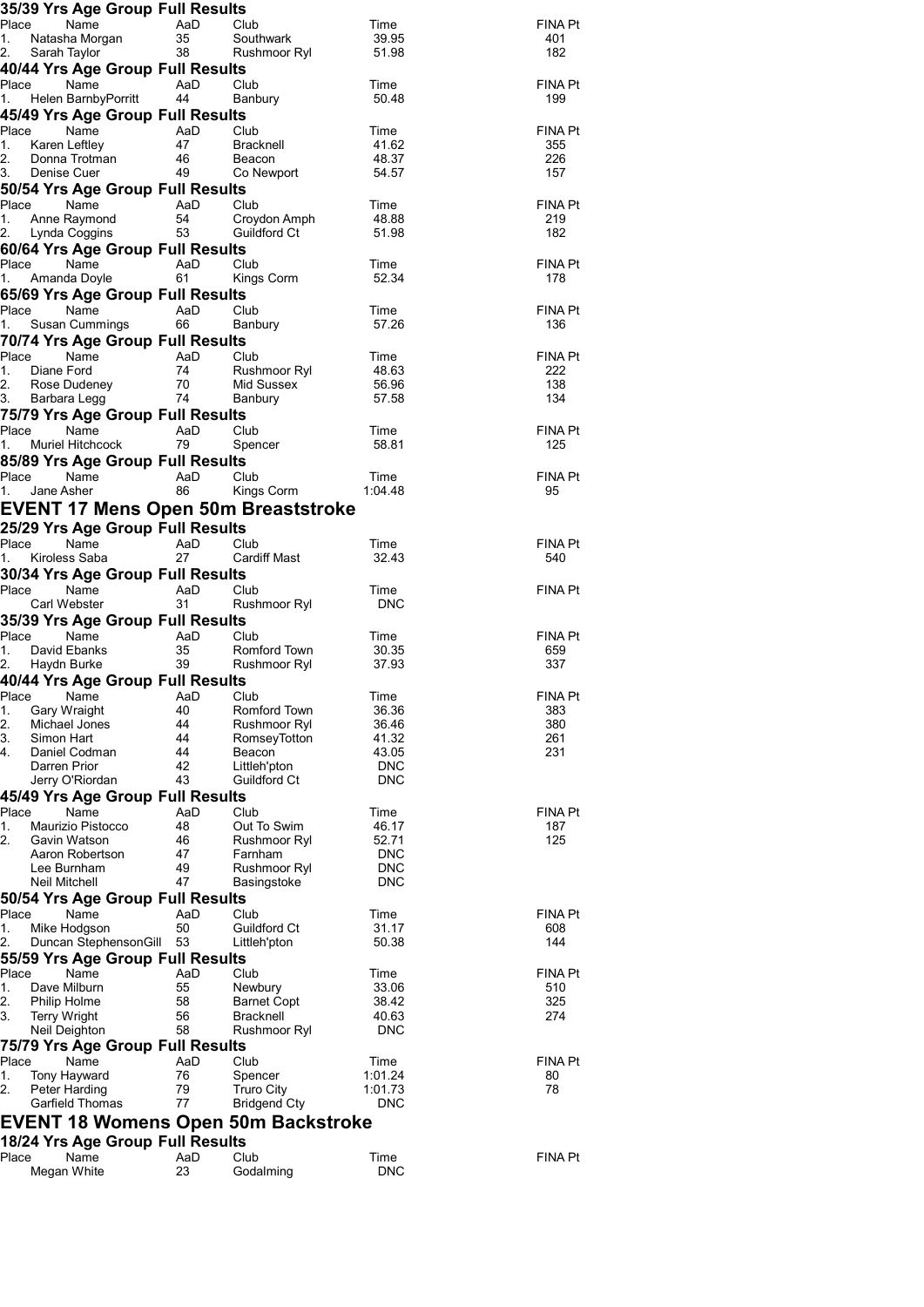| 25/29 Yrs Age Group Full Results                       |           |                           |                     |                |
|--------------------------------------------------------|-----------|---------------------------|---------------------|----------------|
| Place<br>Name                                          | AaD       | Club                      | Time                | FINA Pt        |
| 1.<br>Hannah Loughlin                                  | 29        | Teddington                | 35.55               | 441            |
| 2.<br>Vicki Lucass                                     | 27        | Rushmoor Ryl              | 38.14               | 357            |
| 3.<br>Sarah Preston                                    | 27        | Teddington                | 38.47               | 348            |
| 4.<br>Gemma Singleton                                  | 26        | <b>Bracknell</b>          | 38.48               | 347            |
| <b>Carrie Power</b>                                    | 29        | Durrington                | <b>DNC</b>          |                |
| 35/39 Yrs Age Group Full Results                       |           |                           |                     |                |
| Place<br>Name<br>Natasha Morgan                        | AaD<br>35 | Club<br>Southwark         | Time<br><b>DNC</b>  | <b>FINA Pt</b> |
| Lizzie Godfrey                                         | 38        | Basingstoke               | <b>DNC</b>          |                |
| 40/44 Yrs Age Group Full Results                       |           |                           |                     |                |
| Place<br>Name                                          | AaD       | Club                      | Time                | FINA Pt        |
| Cathy Willcocks<br>1.                                  | 40        | Co South'ton              | 38.63               | 343            |
| 45/49 Yrs Age Group Full Results                       |           |                           |                     |                |
| Place<br>Name                                          | AaD       | Club                      | Time                | FINA Pt        |
| 1.<br><b>Astrid Wharton</b>                            | 48        | Otter                     | 50.35               | 155            |
| 2.<br>Alison Heasman                                   | 47        | <b>Black Lion</b>         | 56.41               | 110            |
| Rachel Langton                                         | 48        | <b>Bracknell</b>          | <b>DNC</b>          |                |
| 50/54 Yrs Age Group Full Results<br>Place<br>Name      | AaD       | Club                      |                     | FINA Pt        |
| 1.<br>Lynda Coggins                                    | 53        | Guildford Ct              | Time<br>37.19       | 385            |
| 2.<br><b>Bridget Bewick</b>                            | 52        | Bracknell                 | 39.77               | 315            |
| 3.<br>Jane Tongmuan                                    | 50        | Rushmoor Ryl              | 41.63               | 274            |
| 4.<br><b>Helen Andrews</b>                             | 51        | Fareham N'ds              | 53.02               | 132            |
| 55/59 Yrs Age Group Full Results                       |           |                           |                     |                |
| Place<br>Name                                          | AaD       | Club                      | Time                | FINA Pt        |
| 1.<br>Jacqueline Grace                                 | 55        | Kenilworth M              | 37.05               | 389            |
| 2.<br>Helen KulaPrzezwanski<br>3.                      | 58        | Gloucester M              | 38.93               | 335            |
| Lynda Callaway                                         | 55        | Bracknell                 | 47.48               | 185            |
| 60/64 Yrs Age Group Full Results<br>Place<br>Name      | AaD       | Club                      | Time                | FINA Pt        |
| Kathy Bidnall<br>1.                                    | 62        | Mid Sussex                | 41.32               | 280            |
| 65/69 Yrs Age Group Full Results                       |           |                           |                     |                |
| Place<br>Name                                          | AaD       | Club                      | Time                | FINA Pt        |
| 1.<br>Susan Cummings                                   | 66        | Banbury                   | 47.31               | 187            |
| 70/74 Yrs Age Group Full Results                       |           |                           |                     |                |
| Place<br>Name                                          | AaD       | Club                      | Time                | FINA Pt        |
| 1.<br><b>Helen Trippe</b>                              | 71        | Winchester                | 45.63               | 208            |
| 2.<br>Rose Dudeney                                     | 70        | Mid Sussex                | 51.98               | 141            |
| 3.<br>Barbara Legg                                     | 74        | Banbury                   | 58.80               | 97             |
| EVENT 19 Mens Open 50m Backstroke                      |           |                           |                     |                |
| 18/24 Yrs Age Group Full Results                       |           |                           |                     |                |
| Place<br>Name                                          | AaD       | Club                      | Time                | FINA Pt        |
| Michael Procter                                        | 24        | <b>Bicester</b>           | <b>DNC</b>          |                |
| 25/29 Yrs Age Group Full Results                       |           |                           |                     |                |
| Place<br>Name<br>1.<br>David Booth                     | AaD<br>26 | Club<br>Cardiff Mast      | Time<br>30.49       | FINA Pt<br>490 |
| 2.<br>Andrew Benson                                    | 28        | Out To Swim               | 35.70               | 305            |
| 30/34 Yrs Age Group Full Results                       |           |                           |                     |                |
| Place<br>Name                                          | AaD       | Club                      | Time                | FINA Pt        |
| <b>Ryan Steward</b><br>1.                              | 30        | <b>Bicester</b>           | 33.23               | 378            |
| 35/39 Yrs Age Group Full Results                       |           |                           |                     |                |
| Place<br>Name                                          | AaD       | Club                      | Time                | FINA Pt        |
| 1. Phil Pratt                                          | 36        | <b>East Leeds</b>         | 29.06               | 566            |
| 40/44 Yrs Age Group Full Results                       |           |                           |                     |                |
| Place<br>Name<br>1.<br>Jamie Millar                    | AaD<br>42 | Club<br>Littleh'pton      | Time<br>38.13       | FINA Pt<br>250 |
| Darren Prior                                           | 42        | Littleh'pton              | <b>DNC</b>          |                |
| 45/49 Yrs Age Group Full Results                       |           |                           |                     |                |
| Place<br>Name                                          | AaD       | Club                      | Time                | FINA Pt        |
| 1.<br>Greg Adams                                       | 45        | <b>Bracknell</b>          | 35.04               | 322            |
| 2.<br>Roger Randall                                    | 46        | <b>Barnet Copt</b>        | 38.02               | 252            |
| 3.<br>Mark Lucas                                       | 48        | Godalming                 | 42.89               | 176            |
| 4.<br><b>Tony Palmer</b>                               | 49        | Godalming                 | 43.63               | 167            |
| 5.<br><b>Robin Nettleton</b>                           | 45<br>46  | Portsmouth N              | 44.54               | 157<br>80      |
| 6.<br>Gavin Watson<br>50/54 Yrs Age Group Full Results |           | Rushmoor Ryl              | 55.68               |                |
| Place<br>Name                                          | AaD       | Club                      | Time                | FINA Pt        |
| 1.<br>William Long                                     | 50        | Beacon                    | 41.62               | 192            |
| 2.<br>Duncan Stephenson Gill 53                        |           |                           |                     |                |
|                                                        |           | Littleh'pton              | 45.04               | 152            |
| 60/64 Yrs Age Group Full Results                       |           |                           |                     |                |
| Place<br>Name                                          | AaD       | Club                      | Time                | FINA Pt        |
| 1.<br>Steve Burcham                                    | 60        | Kenilworth M              | 34.11               | 350            |
| 2.<br>lan Woollard                                     | 63        | <b>Barnet Copt</b>        | 40.69               | 206            |
| Godfrey Admans                                         | 63        | Spencer                   | <b>DNC</b>          |                |
| 70/74 Yrs Age Group Full Results                       |           |                           |                     |                |
| Place<br>Name                                          | AaD       | Club                      | Time                | FINA Pt        |
| 1.<br>Roger Billing<br>Malcom Munro                    | 74<br>70  | Guildford Ct<br>Barnes SC | 41.16<br><b>DNC</b> | 199            |